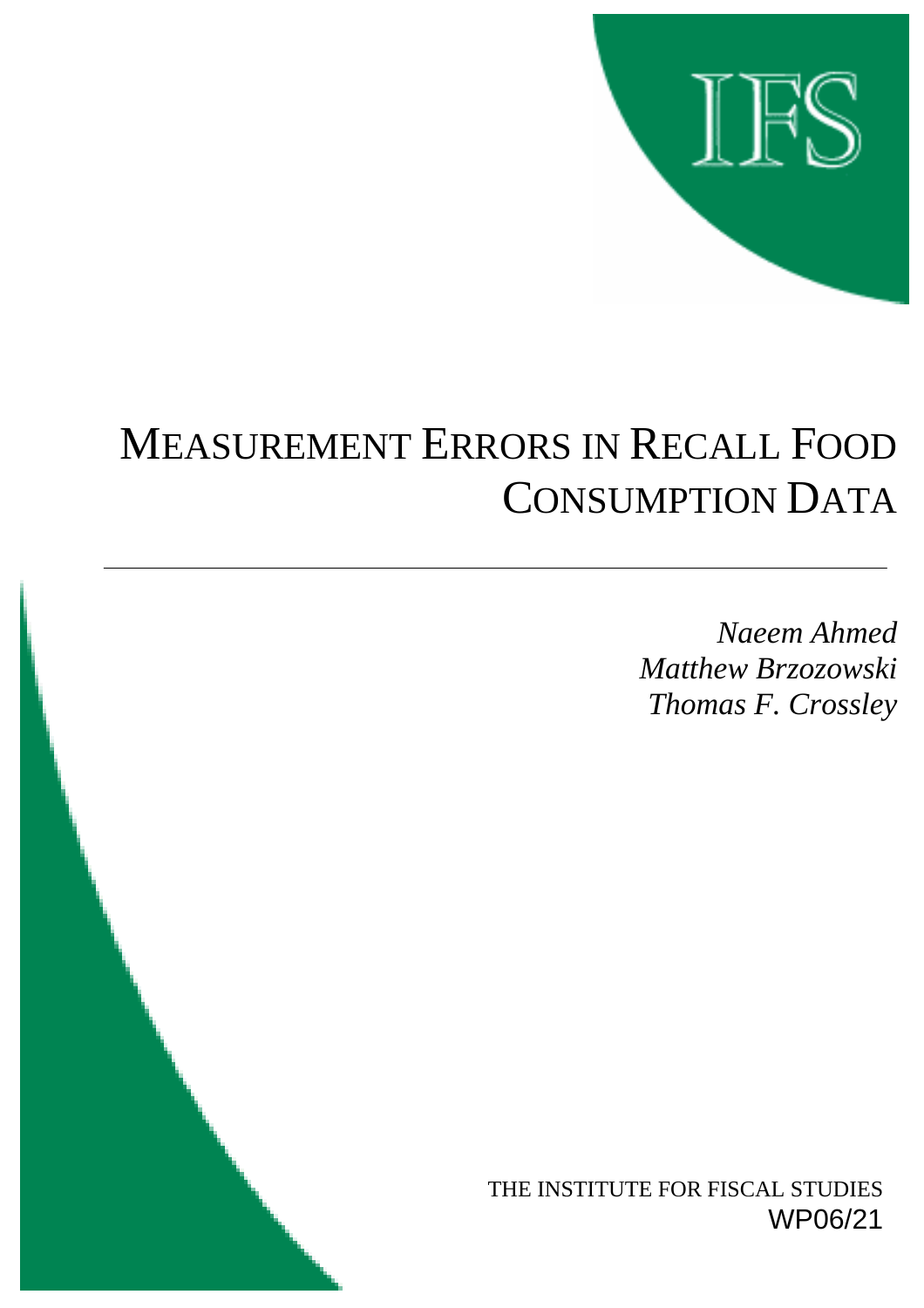# **Measurement Errors in Recall Food Consumption Data**

Naeem Ahmed, Matthew Brzozowski and Thomas F. Crossley[\\*](#page-1-0)

This Version: October 2006

Please check <http://socserv.mcmaster.ca/crossley/research.htm> for updates.

<u>.</u>

<span id="page-1-0"></span><sup>\*</sup> *Ahmed*: Department of Economics, McMaster University. *Brzozowski*: Department of Economics, University of Western Ontario. *Crossley:* Faculty of Economics, University of Cambridge, Institute for Fiscal Studies, and Department of Economics, McMaster University. Author order is alphabetical. The authors gratefully acknowledge the support of the Social and Economic Dimensions of an Aging Population (SEDAP) Research Program at McMaster University, the Arts Research Board of McMaster University, and the Social Sciences and Humanities Research Council of Canada (SSHRC). SEDAP is primarily funded by the Social Sciences and Humanities Research Council of Canada (SSHRC) and also receives substantial additional support from Statistics Canada. The analysis reported in this paper was carried out in the Statistics Canada Research Data Centre at McMaster University and the authors thank James Chowan for his assistance in accessing the data. The authors also thank Sule Alan, Chris Carroll, Martin Dooley and Michael Veall for helpful comments. Any remaining errors are the responsibility of the authors.

*Correspondence*: Thomas Crossley, Faculty of Economics, University of Cambridge, Austin Robinson Building, Sidgwick Avenue, Cambridge CD3 9DD, UK, phone: +44 (0) 1223 335225, fax: +44 (0) 1223 335475, email: Thomas.Crossley@econ.cam.ac.uk.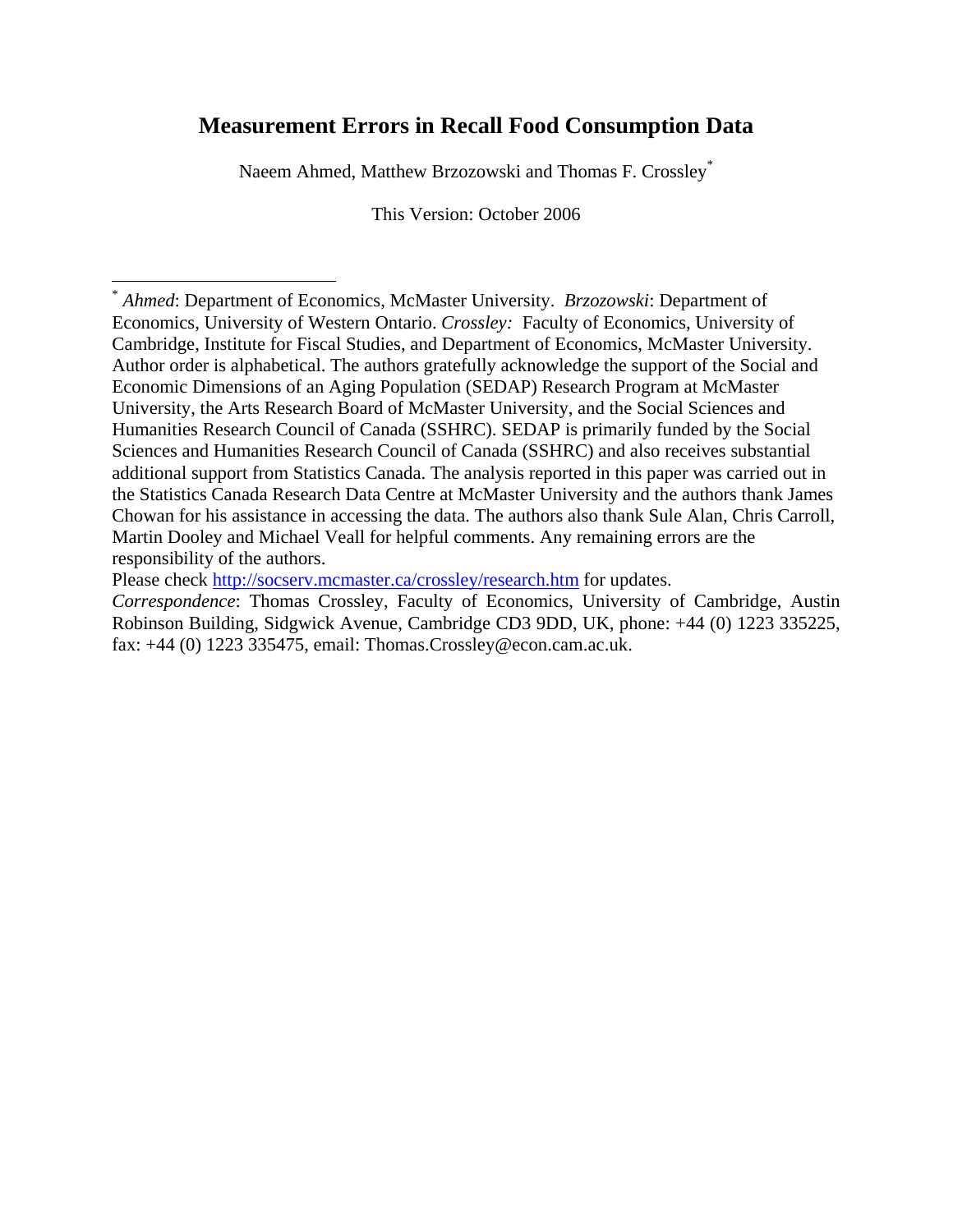# **Measurement Errors in Recall Food Consumption Data**

Abstract: Recall food consumption data, which is the basis of a great deal of empirical work, is believed to suffer from considerable measurement error. Diary records are believed to be very accurate. We study a unique data set that collects recall and diary data *from the same households*. Measurement errors in recall food consumption data appear to be substantial, and they do not have the properties of classical measurement error. We also find evidence that the diary measures are themselves imperfect. We consider the implications of our findings for modelling demand, measuring inequality, and estimating inter-temporal preference parameters. *Keywords***:** expenditure, consumption, measurement error, survey data

*JEL classification:* C81, D12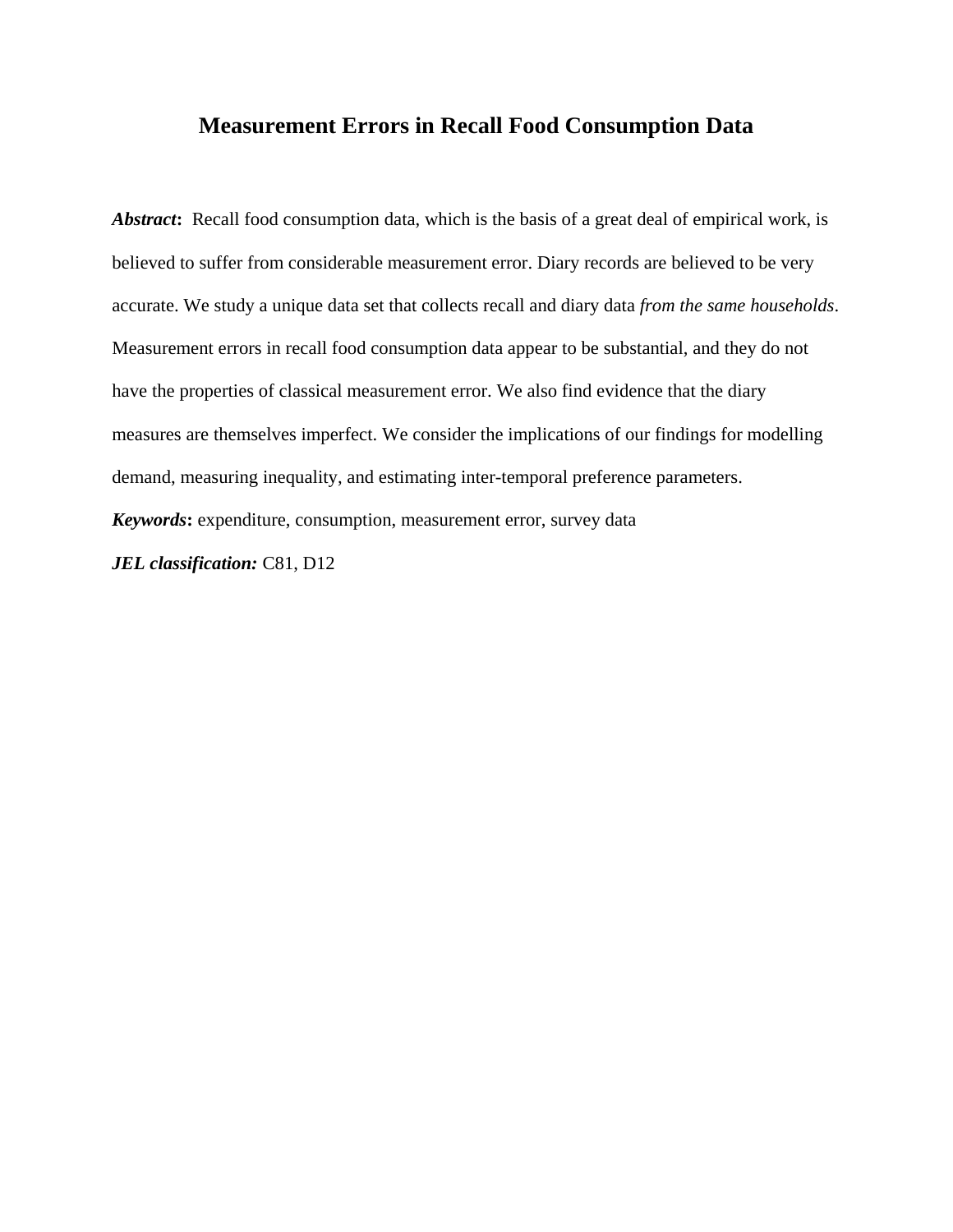## **Executive Summary**

- Information on household expenditure or "consumption" is crucial for a broad range of economic research, including research on consumption and savings behaviour, on poverty and inequality and on living standards.
- A great deal of existing research in these areas has been based on food consumption measures, and particularly, on recall questions about food consumption. Such questions can be asked cheaply and do not substantially increase the response burden of a survey. Collecting consumption or expenditure information via diaries is thought to be much more accurate. However, it is also more costly and substantially increases the burden on survey respondents.
- We study a unique data set that collects recall and diary data on food consumption *from the same households*. Assuming that the diary records are accurate, we can therefore calculate a recall error for each household. This allows us to study the distribution of these errors, to determine their magnitude, and whether they have the properties are usually assumed in econometric modelling (for example, the properties of "classical" measurement error.)
- Measurement errors in recall food consumption data appear to be substantial, and they do not have the properties of classical measurement error. However, we also find evidence that the diary measures are themselves imperfect.
- We consider the implications of our findings for modelling demand, measuring inequality, and estimating inter-temporal preference parameters.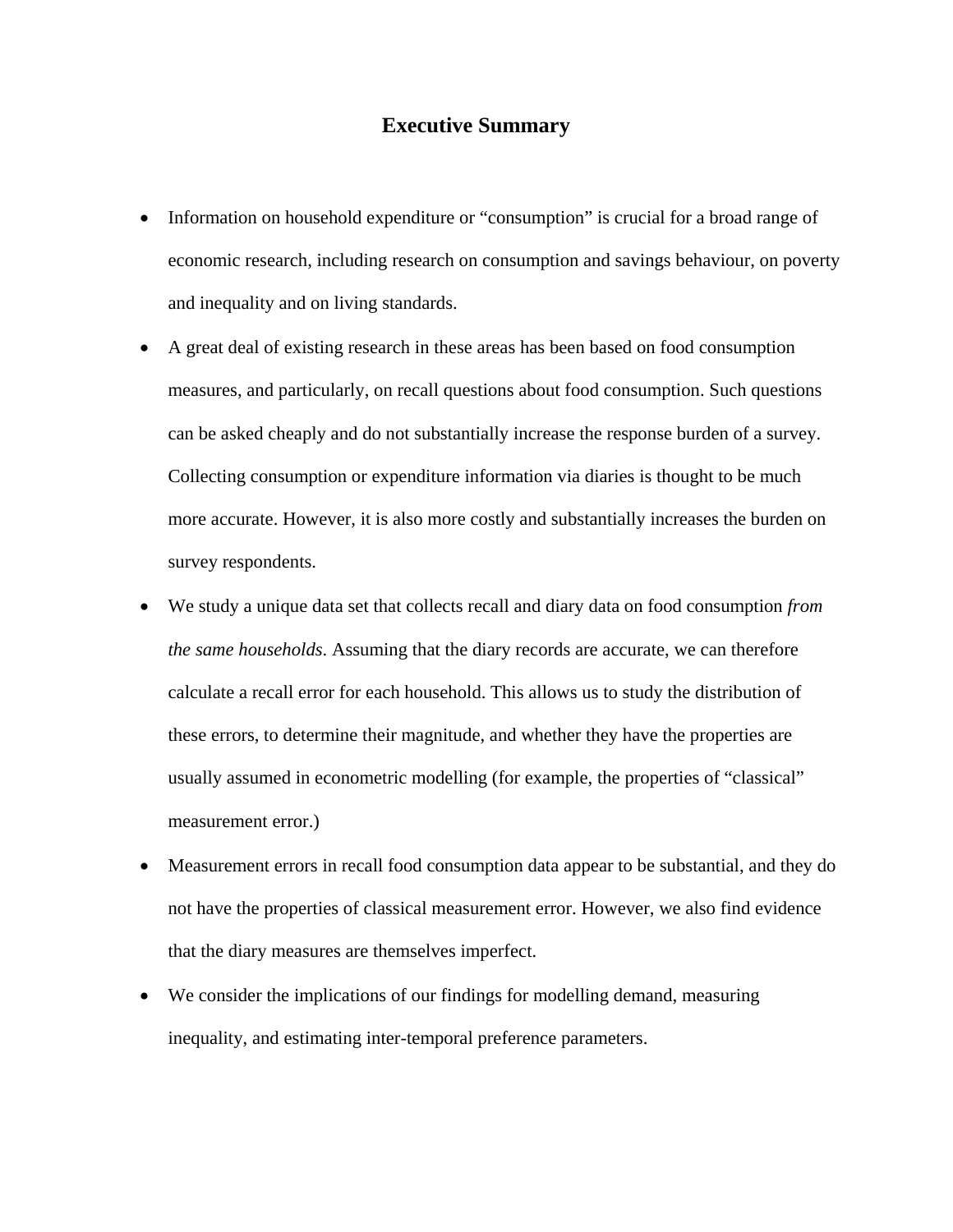#### **I. Introduction**

 $\overline{a}$ 

Information on household expenditure or "consumption" is crucial for a broad range of economic research, including research on consumption and savings behaviour, on poverty and inequality and on living standards.<sup>[1](#page-4-0)</sup> Measurement error in consumption data has been an important concern in these literatures. A great deal of existing research in these areas has been based on food consumption measures. There are at least two reasons for this. First, there is a long tradition of treating food consumption as a welfare measure. Second, and more practically, response load considerations have led surveys that have a panel structure, or that collect other important information from households, to collect only limited consumption information. Such surveys usually do ask a recall food consumption question. Well-known examples are the Panel Study of Income Dynamics (PSID) and the British Household Panel Survey (BHPS). Thus measurement error in food consumption data is of particular interest. This paper provides new evidence on the extent and character of measurement error in food consumption data.

Concern with measurement error in consumption data has been prominent in the recent literatures on inequality, and on demand. For example, Battistin (2004) explores differences in the evolution of apparent consumption inequality between the diary and interview (recall) samples of the U.S. Consumer Expenditure Survey. He shows that the interview data suggest that consumption inequality rose during the 1980s but not during the 1990s, while data based on diaries alone or on optimal (under some assumptions) combination of recall and diary records suggest that consumption inequality continued to rise during the 1990s.

<span id="page-4-0"></span><sup>1</sup> We shall initially assume that food consumption and expenditure are the same, as often done for food, and other nondurables. We return to this issue, however, below.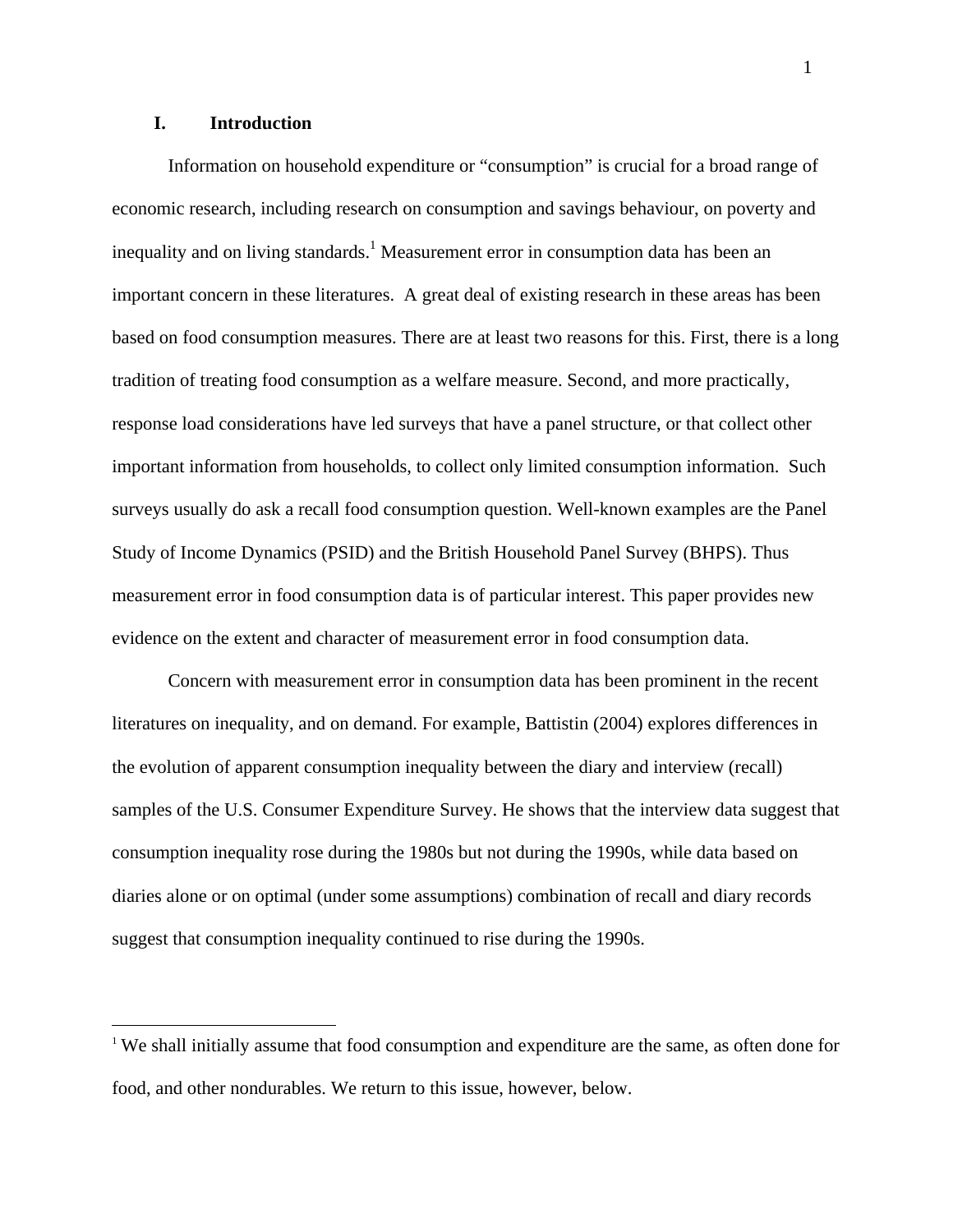Gibson (2002) analyzes a small survey from Papua New Guinea in which a random half of the respondents were posed a recall food consumption question and the other half asked to complete a food consumption diary. Gibson claims that a puzzle regarding the relationship between household size and food consumption that was first highlighted by Deaton and Paxson (1998) can largely be explained by measurement error in recall food consumption data that is correlated with household size.

The inter-temporal consumption literature is very largely based on food consumption data from the PSID. The belief that such consumption data contains significant measurement error (Altonji and Siow, 1987, Runkle, 1991), and the difficulty of estimating nonlinear models in the presence of measurement error (Amemiya, 1985), has led to the extensive use of linear (in log) approximations to the consumption Euler equation as a basis for estimation. However, the use of such approximations introduces other, equally difficult, problems, as emphasized by Carroll (2001), Ludvigson and Paxson (2001), Attanasio and Low (2004), and Alan and Browning  $(2003).$ <sup>2</sup> This has led some (see Carroll, 2001, for example) to call for the complete abandonment of Euler equation estimation. Recent approaches have returned to the exact (nonlinear) consumption Euler equation, but employed specific assumptions about the measurement error. For example Colera (1993) assumes the measurement error is multiplicative and log-normally distributed. Alan, Attanasio and Browning (2005) develop an estimator that requires only the assumption that the mean of the measurement errors be constant over time (for each household.)

<span id="page-5-0"></span> $\frac{1}{2}$  A key problem is that omitted higher order terms in the approximation enter the error term. Unlike the innovation in marginal utility between  $t$  and  $t+1$ , theory does not require that these approximation errors be orthogonal to time *t* information. Thus these terms make it much more difficult to find valid instruments.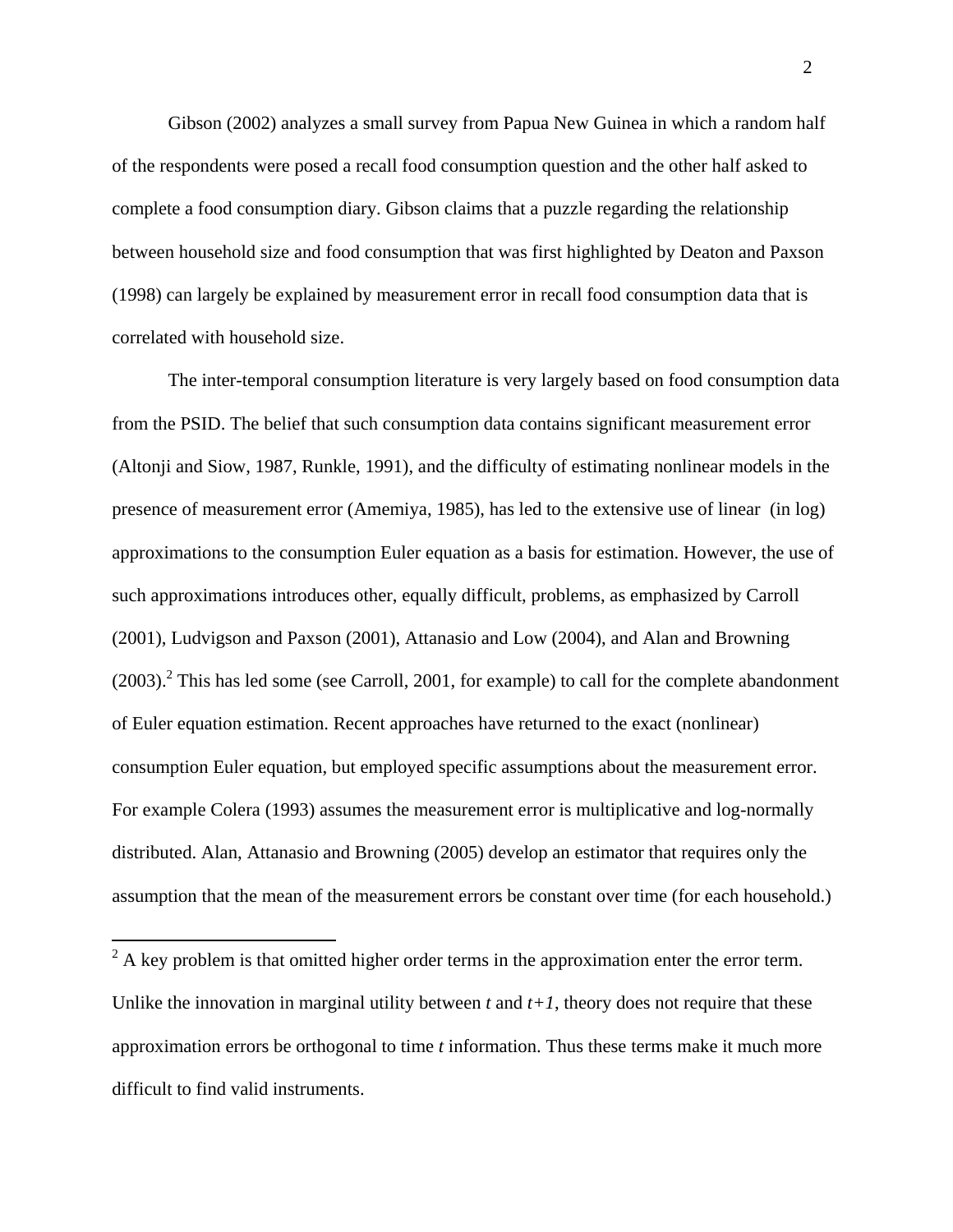Note that this implies that the errors are uncorrelated (again over time, for each household) with the true value of consumption.

The Canadian Food Expenditure Survey (FoodEx) asks respondents to first estimate their household's food expenditure over the past four weeks, and then to record food expenditure in a diary for two weeks. Thus this survey provides an ideal opportunity to directly compare recall and diary methods of collecting food consumption data. Existing research on measurement error in consumption often compares data from different surveys (for example, Battistin, Miniaci, and Weber (2001) and Browning, Crossley and Weber, (2003)) in which case corrections must be made for differences in sample design, etc. Battistin (2004) and Gibson (2002) both use a single survey, but different samples. While this allows for a comparison of distributions, it does not allow for an examination of the distribution of differences between recall and diary records. In contrast, the Foodex Data allow us to calculate a recall error for each household, and to examine the properties of those errors directly.<sup>[3](#page-6-0)</sup>

 $\overline{a}$ 

<span id="page-6-0"></span> $3$  Gibson suggests (2002) that a possible problem with comparisons such as the one allowed by the FoodEx is that the beginning of the recall period is not marked by a visit from an interviewer, whereas the diary period is. This may lead to "telescoping errors" in the recall data. While we agree that this is a possible problem with the recall question, it seems to us that since almost all recall expenditure questions share this possible problem, the FoodEx allows the appropriate comparison: between diary collection and recall information *as usually collected*. A study of recall expenditure data from a survey in which the recall measure was marked by a visit from an interviewer would not be as informative about the recall expenditure data in, for example, the PSID.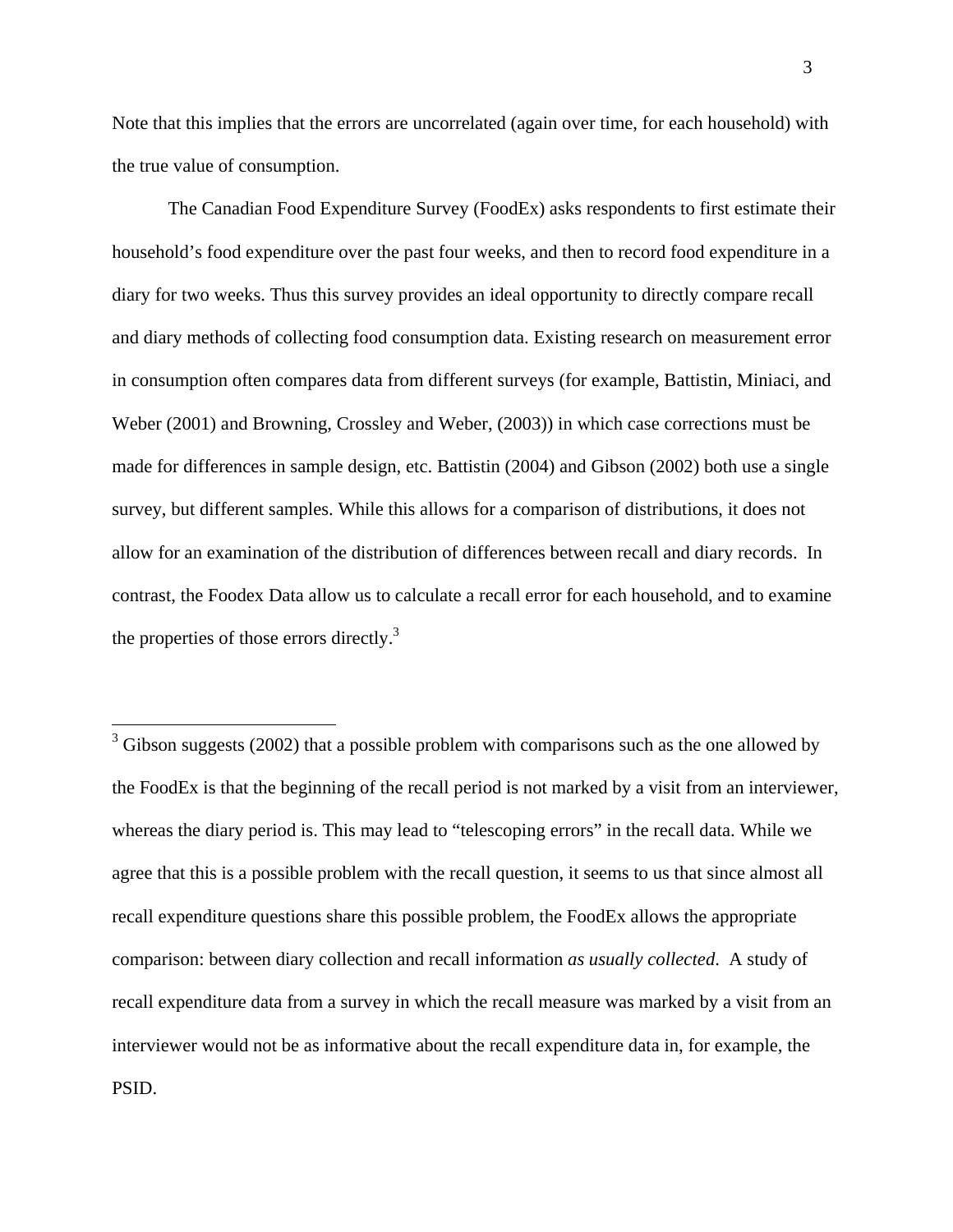In their *Handbook of Econometrics* survey, Bound et. al. (2001) emphasize that while econometric methods for dealing with measurement error typically assume that measurement errors are "classical", much of the available empirical evidence contradicts this assumption. They also emphasize the usefulness of validation data in characterizing the joint distribution of errorridden measures and their true values, and for testing the assumption of classical measurement error or other assumptions about measurement error. Bound et. al. report evidence on measurement error in a variety of constructs (for example wages and earnings) but not food consumption. While the FoodEx is not a designed validation study, the fact that it has recall and diary measures from the same households makes it a good approximation to a validation study, and allows us to carry out similar analyses.

The next section of this paper describes the Canadian Food Expenditure survey as well as a second, more widely used Canadian expenditure survey (the Family Expenditure Survey or FamEx), which also collects recall food consumption data. This section also provides a preliminary analysis of the different food consumption measures available in the two surveys.

In Section 3, we calculate errors in recall food consumption, using the diary measures to construct "true" food consumption in a number of different ways. Under the assumption that true food consumption can be constructed from the diary records, measurement errors in recall food consumption data appear to be substantial, and they do not have the properties of classical measurement error. In particular, they are neither mean independent of true consumption nor homoskedastic. They are also not well approximated by a normal distribution. We also show evidence that diary measures are themselves imperfect. This suggests alternative interpretations for the differences between recall and diary consumption measures.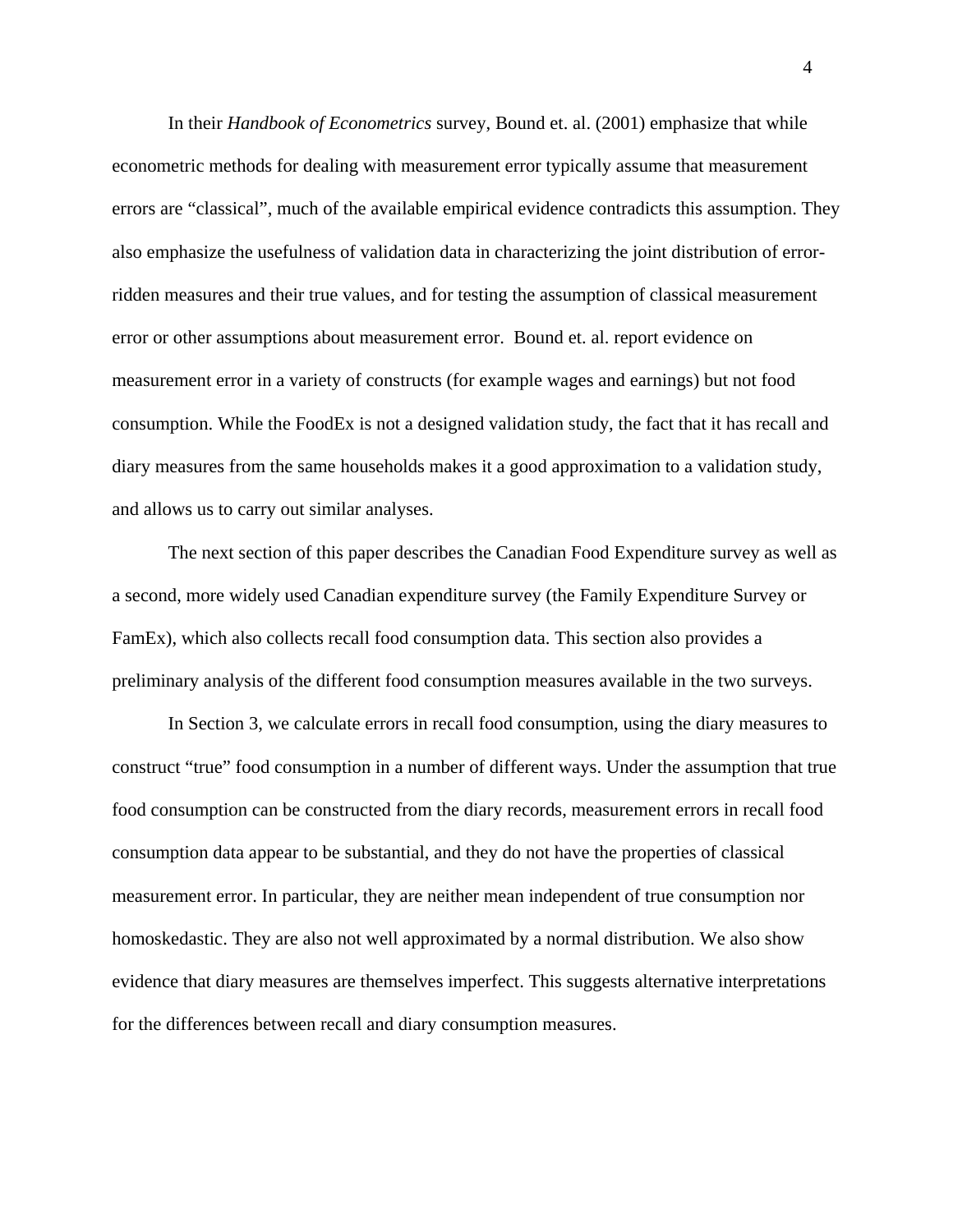In Section 4 we compare estimates of income and household size elasticities of per capita food consumption based on the two kinds of consumption data. Here, we find a more positive result. In contrast to Gibson (2002), we find that the mode of data collection makes very little difference to estimates of income and household size elasticities. This in turn means that (in contrast to Gibson) we find the evidence of the "Deaton-Paxson puzzle" both in the diary and in the recall data.

Section 5 draws out the implications of the measurement error patterns we document for two other common applications of consumption data: the estimation of inter-temporal preference parameters and the measurement of inequality. Finally, Section 6 offers some concluding remarks.

#### **II. Canadian Expenditure Surveys**

The 1996 Canadian Food Expenditure Survey (FoodEx) is a large, nationally representative survey of Canadian households. Respondents were asked basic demographic questions and recall food consumption questions. In addition, they were asked to record every food purchase in a diary, for two contiguous weeks. Conducting the survey involved three visits to each household. At the initial visit, demographic and recall food consumption questions are asked. In addition, respondents were instructed on the proper technique for filling out the food consumption diaries. After a week the first diary was collected and the household received another second blank diary in which to record purchases made in the following week. This second diary was collected during the third visit. During the second and third visit the interviewers double-checked the diaries and verified the exactness and fullness of the responses. The survey was run continuously throughout the year so that the seasonality of purchases is not an issue. The initial response rate was 76 percent, and there were 10898 responding households.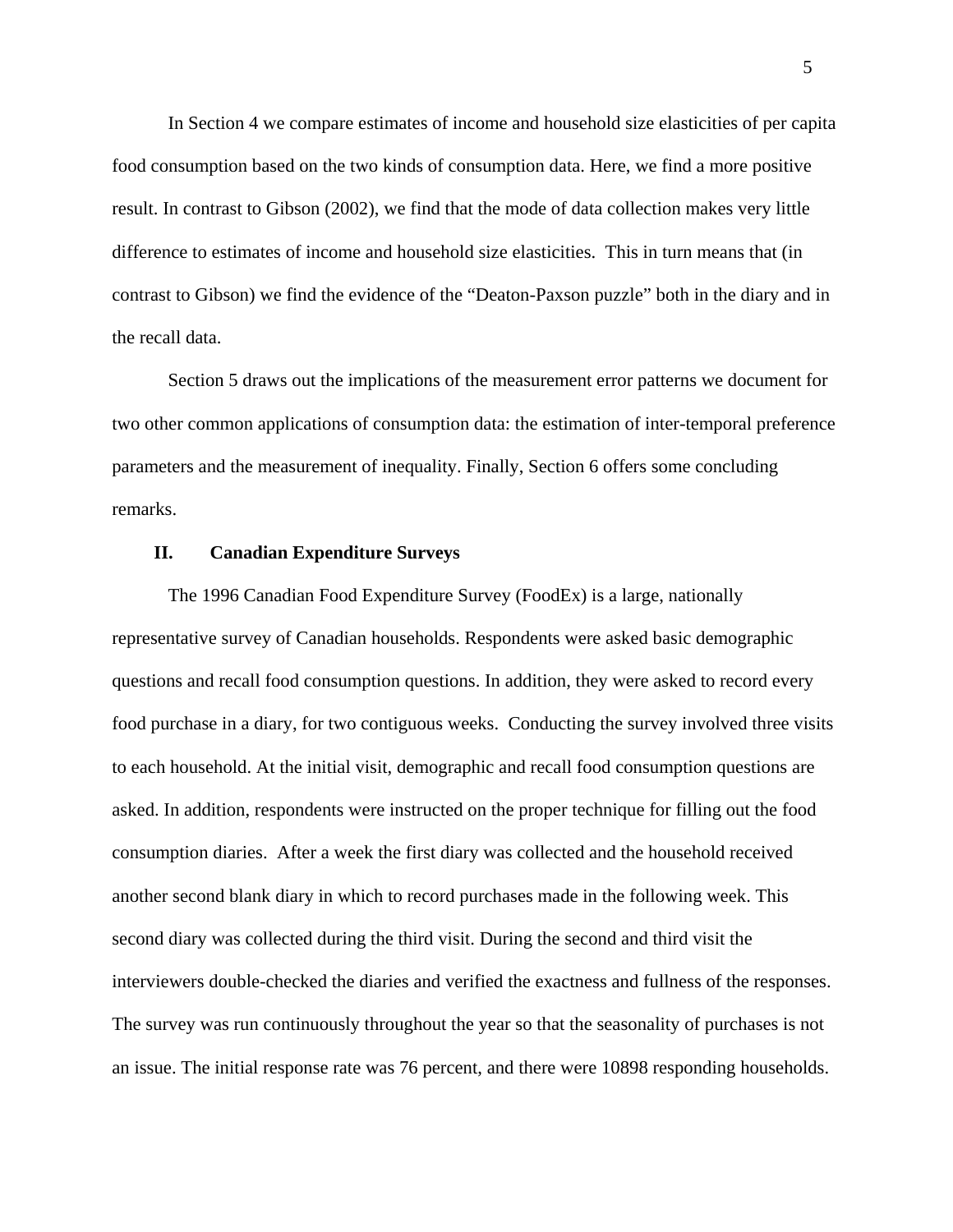Attrition between the first and second week was less than 2 percent.<sup>[4](#page-9-0)</sup> Statistics Canada provides household weights that take account of the survey design and non-response, but not of attrition between the two weeks. Further details can be found in Statistics Canada (1999).

For the purposes of this paper, the key feature of the survey is that each household is asked recall food expenditure questions as well as recording food expenditure diaries. The exact wording of the key recall food expenditure questions is as follows:

#### *In the last four weeks…*

1

*Q1. How much do you estimate this household spent on food and other groceries purchased from stores (including farmer stalls and home delivery)? Exclude periods away from home overnight or longer. Report bulk purchases of food for canning, freezing in question 3.* 

*Q2. About how much of this amount was for non-food items such as paper products, household supplies, pet food, alcoholic beverages, etc.?* 

This differs somewhat from the question in the PSID, particularly in that it refers to the last four weeks, while the PSID refers to the amount the household "usually" spends on food at home. We construct recall food consumption as  $Q1 - Q2$ . From a total of 10898 respondent households, this quantity is available for all but 220 households, a very low rate of item non-response (2 percent).

Although comparison of recall and diary data within the FoodEx is the main focus of our analysis, we can also compare the FoodEx data to data from a second large Canadian survey. The 1996 Family Expenditure Survey (FamEx) is a full household expenditure survey (collecting

<span id="page-9-0"></span><sup>&</sup>lt;sup>4</sup> To investigate the determinants of retention, we estimated a simple Probit model of week 2 response on the sample of households that responded in the first week. Although the overall retention rate was very high, we did uncover some statistically significant correlates of retention. In particular, retention was increasing in income and higher in the province of Quebec. Full results are available from the authors.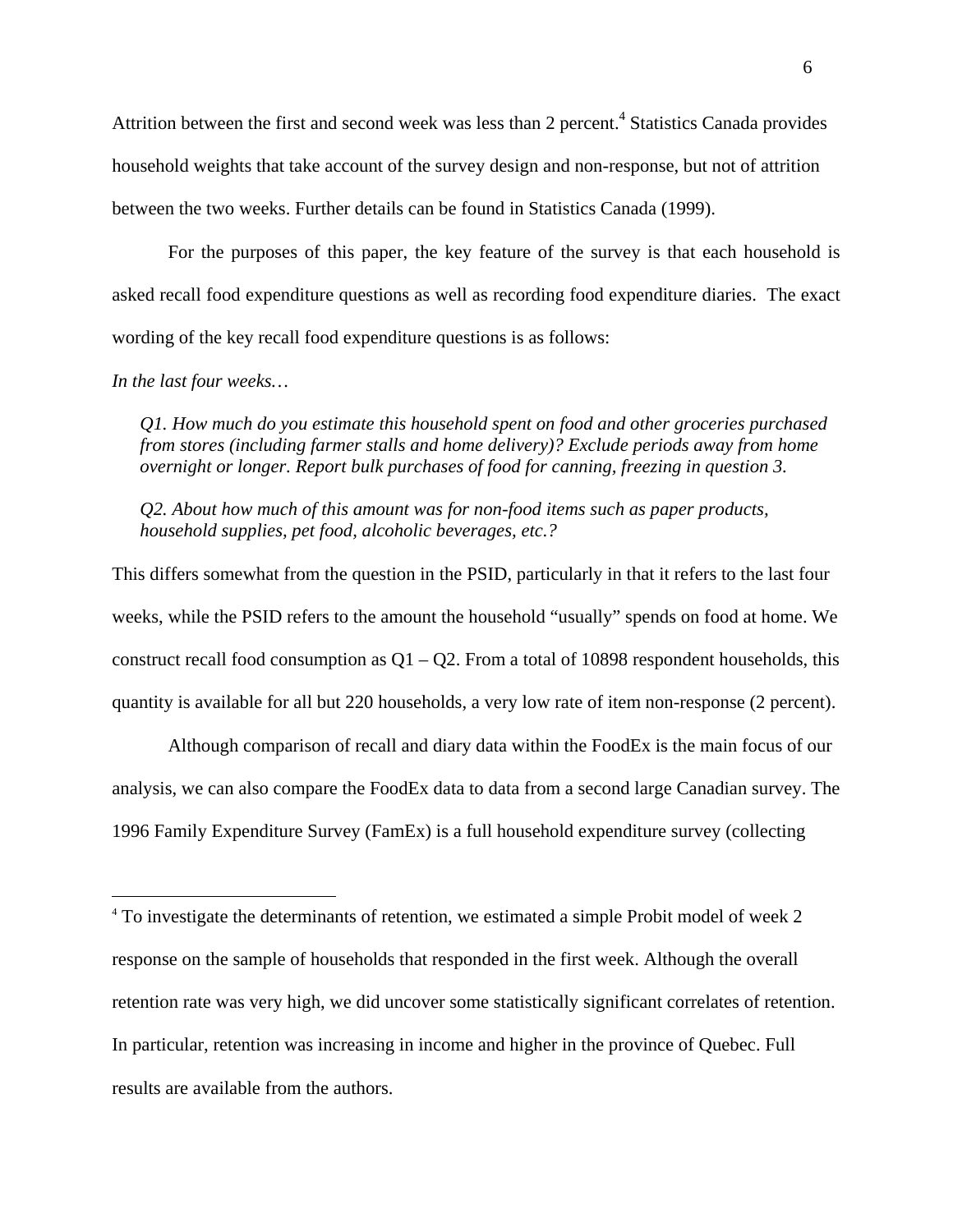information on all categories of expenditure).<sup>5</sup> Unlike most national expenditure surveys, the FamEx does not have a diary component. Instead, face-to-face interviews are conducted in the first quarter to collect income and expenditure information for the previous year (Thus the 1996 data were collected in January, February and March of 1997 but refer to the 1996 year calendar year). The FamEx is therefore an unusual kind of recall survey. Considerable effort is made to ensure the quality of the data.<sup>6</sup> Statistics Canada also undertakes various checks of the data and the data are generally thought to be of very good quality. There are 10085 respondent households in the 1996 FamEx.<sup>[7](#page-10-2)</sup>

Because the FamEx collects annual data and the FoodEx survey is run continuously over the year, they refer to the same time period. The surveys were based on the same (Labour Force Survey) sampling frame. Thus these two surveys readily lend themselves to comparison. Summary Statistics comparing the two data sets are presented in Appendix Table A1. The only significant obstacle to the direct comparison of the data stems from differences in the household income information included in the files. The FamEx file includes only net household income while the FoodEx file includes only gross household income. However, the FamEx also includes gross personal income for head and spouse, and where we use income information in our

 $\overline{a}$ 

<span id="page-10-0"></span> $5$  The FamEx (and its subsequent replacement, the Survey of Household Spending) are the surveys that are used to determine the weights for the Consumer Price Index in Canada. They have also been extensively used for demand analysis.

<span id="page-10-2"></span><span id="page-10-1"></span> $6$  Respondent households are asked to consult bills and receipts and income is carefully reconciled with expenditures and savings. In some cases, multiple visits to a household are made. <sup>7</sup> Statistics Canada reports that the response rate to the FamEx surveys is about  $75\%$ .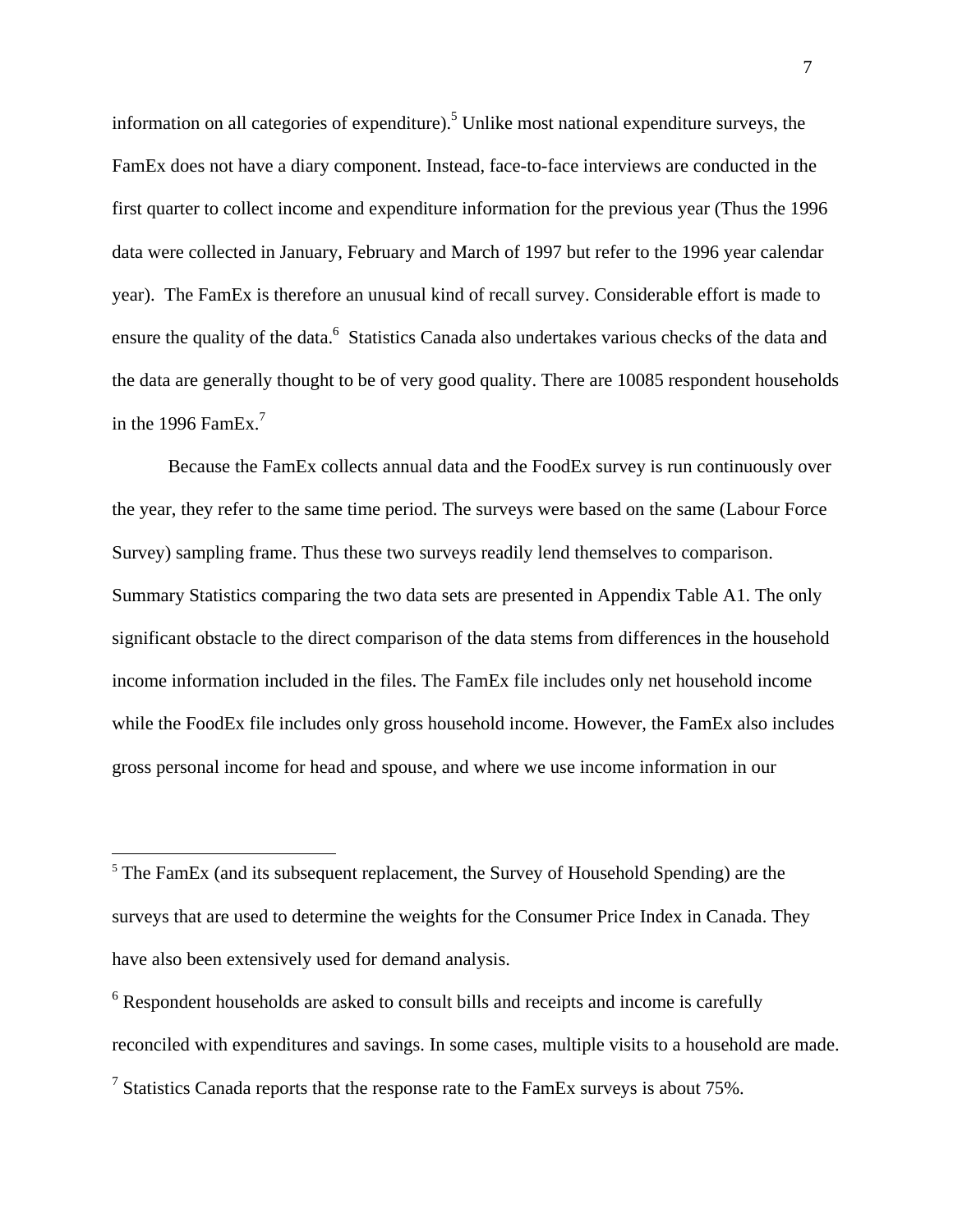analysis we use the sum of these two items as our income variable in the  $FamEx$ .<sup>[8](#page-11-0)</sup> This obviously is an imperfect match to the FoodEx income information when there are additional earners in the household. A second minor difference between the data sets concerns the top coding of numbers of different types of persons (children, young adults, adults, seniors) in the household. For the Foodex these are recorded as 0,1 or (2 or more). In the FamEx, the top-coding is at 3. In both data sets total household size is top-coded at 6.

In summary then, we have four distinct data items that capture the distribution of food consumption in Canada in 1996. These are:

i. The "food at home" expenditure category in the FamEx

ii. The recall food consumption measure we construct for the FoodEx (described above)

iii. Food expenditures recorded in the first week diary of the FoodEx

iv. Food expenditures recorded in the second week diary of the FoodEx We have multiplied the second by 13 and the third and fourth by 52 so that all are annual measures.

Figure 1 displays the empirical cumulative distribution of these four measures, while Table 1 reports the mean, median and coefficient of variation for these four measures as well as for budget shares and income in the two surveys. Several features are notable. First, the diary records are considerably lower than the recall responses of the same individuals (in the FoodEx) or a second sample drawn from the same population (the FamEx). Second, diary records are

<u>.</u>

<span id="page-11-0"></span><sup>&</sup>lt;sup>8</sup> The FoodEx file does not contain personal income data.

<span id="page-11-1"></span> $9^9$  Empirical cumulative distributions for income and budget shares are presented in Appendix Tables A1 and A2.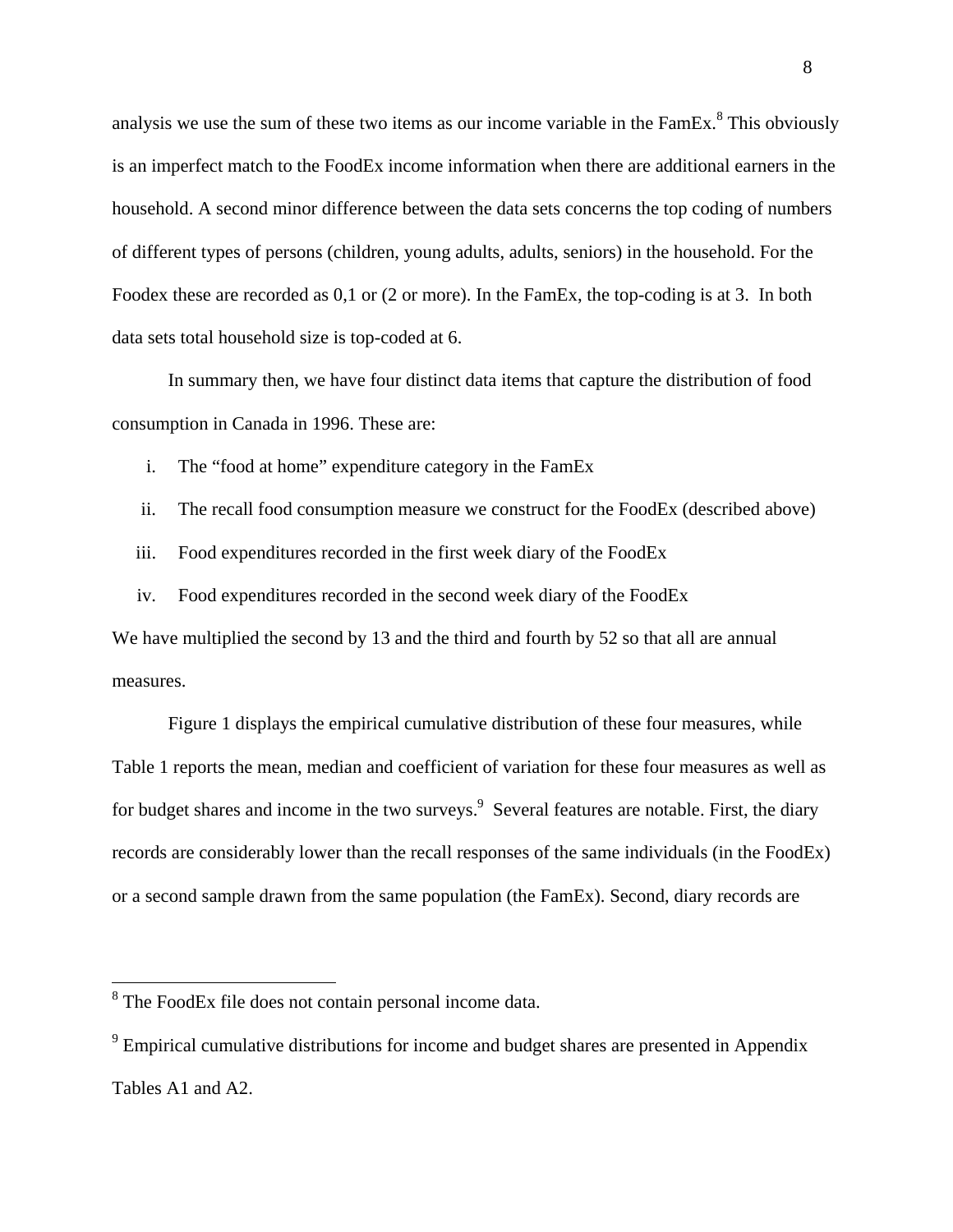considerably more variable. Third, there is a notable drop off, of on average 10 percent, between the first and second week of the diary.

The drop off between the first and second week of the diary seems to be evidence of "diary fatigue" or "diary exhaustion". Statistics Canada (1999) concludes that diary exhaustion was a significant factor affecting accuracy of the responses. They report that, in addition to the between week differences, within week responses tended to be significantly larger for the earlier days of either week. Such exhaustion effects in expenditure diaries have been known for a long time (McWhinney and Champion, 1974.) Recently, Stephens (2003) reports similar phenomena in the diary sample of the U.S. Consumer Expenditure Survey (CEX) (also a two-week back-toback panel.)

Tables 2 and 3 and Figure 2 provide some supplemental analysis of diary fatigue in the FoodEx. Table 2 shows that week-on-week changes in recorded food expenditure are largely unrelated to observable household characteristics. The one exception is that households from the Atlantic Provinces exhibit (on average) less diary fatigue. Table 2 examines the week-on-week change in recorded outlay by expenditure category and by store type. The results suggest that records of small items (coffee and tea, non-alcoholic beverages, sugar), and especially purchases from convenience stores decline from week one to week two. Figure 2 illustrates that week-onweek changes in recorded expenditures are both positive and negative, are highly variable, and roughly symmetric around the (negative) mean.

Because diary records are usually thought to be quite accurate, the usual interpretation of the gap between the diary and recall measures might be that the latter suffer from significant over-reporting. However, the significant diary fatigue evident in the diary records, suggests the possibility that the diary records (and even the first week diary records) suffer from significant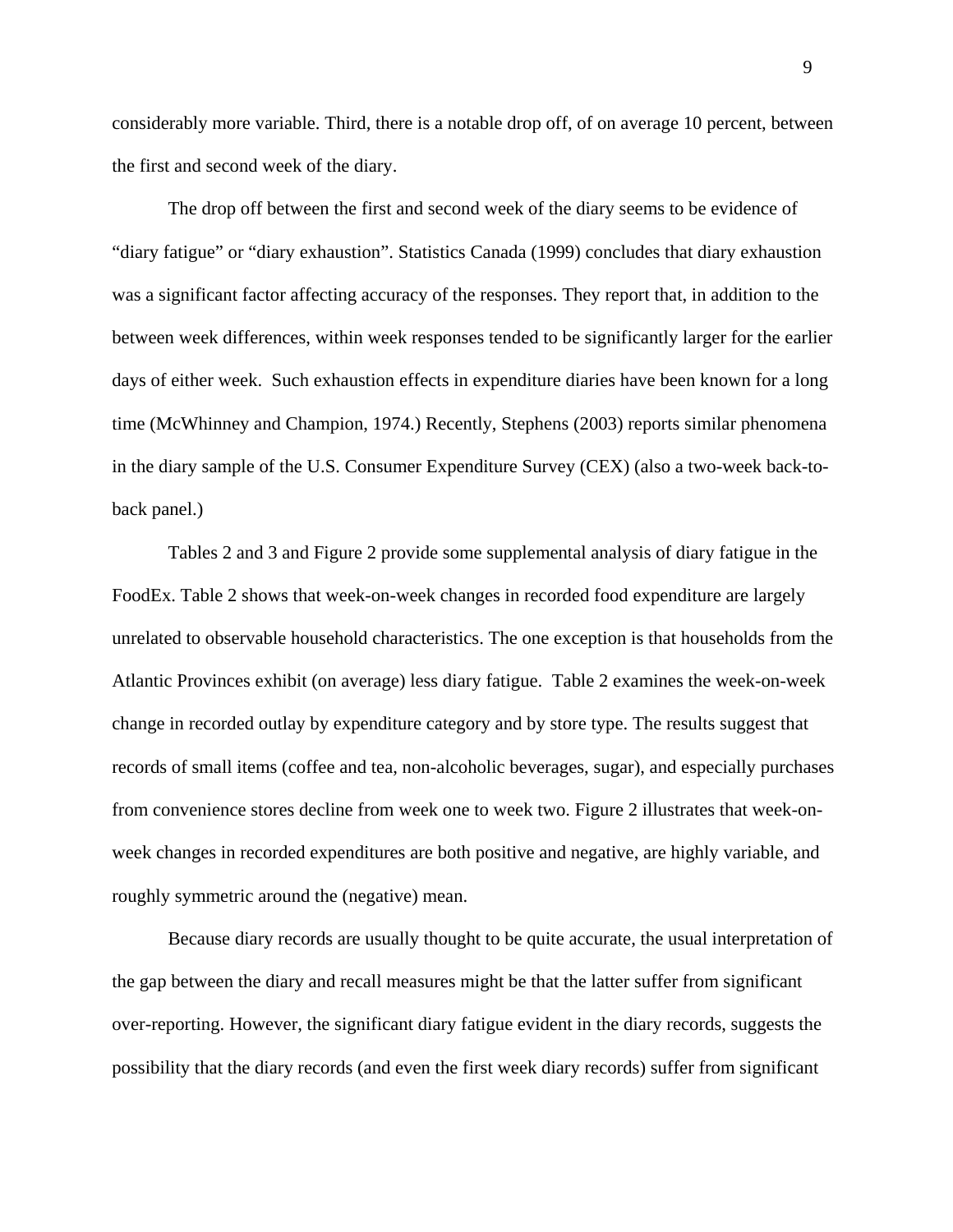under-reporting. This is in fact the conclusion reached by Statistics Canada who routinely inflate the diary information in publicly released data by the factor necessary to match the recall information.<sup>10</sup> (We have undone this adjustment for the purposes of our analysis.)

Figure 3 displays histograms of the four food consumption measures (note that, in this figure only, amounts are weekly rather than annual). These suggest that both diary and recall data may suffer from their own particular problems. In particular, the diary data exhibit significant numbers of zeros (as much as 10% of the sample). Since it is implausible that this large a fraction of the sample is fasting, a natural interpretation is that the diary data suffer from purchase infrequency. There is a small literature on methods for dealing with purchase infrequency, including Keen (1986), Pudney (1988 and 1989) and Meghir and Robin (1992). Note that this problem is not entirely resolved by combining the two weeks of diary data: the combined data still exhibit a significant spike at zero. On the other hand, Figure 3 also suggests that the recall data suffer from considerable heaping and rounding (note the "spikes" in the empirical distribution at round figures such as \$50 and \$100). The consequences of such heaping and rounding, and methods for dealing with it, are discussed in Battistin et al. (2003) and in Heitjan and Rubin (1990). We now turn to a more detailed analysis of the differences between the recall and diary data.

#### **III. Measurement Errors in Recall Food Expenditures**

Let  $c^*$  be true food consumption and  $c$  be an imperfect measure of that quantity. Define  $\varepsilon = c - c^*$  so that:

 $c = c^* + \varepsilon$ 

 $\overline{a}$ 

<span id="page-13-0"></span> $10$  The factor that Statistics Canada inflates by is 15.8%.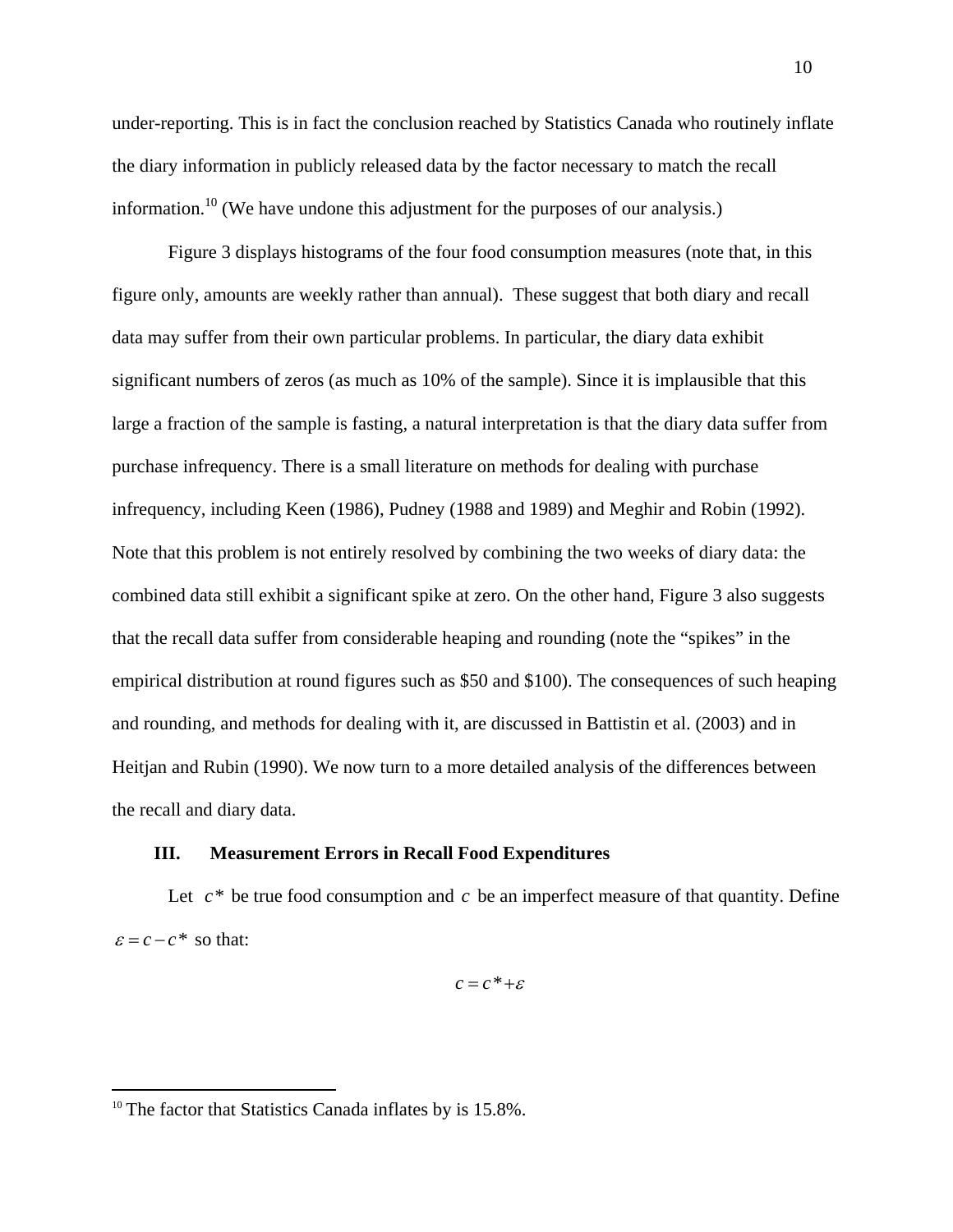In order to work with  $c$ , it is common to make assumptions about the characteristics of  $\varepsilon$ . Typical assumptions include those that characterize "classical" measurement error (Bound et al., 2002): that the errors are mean zero and independent of the true level of consumption and all other variables in the model. In our notation:

- i.  $\varepsilon$  is mean zero:  $E[\varepsilon] = 0$ ,
- ii.  $\varepsilon$  is mean independent of (or uncorrelated with)  $c^*$ :  $E[\varepsilon | c^*] = E[e]$ . Note that a testable implication of this assumption is that a regression of  $c$  on  $c^*$  should give a coefficient (on  $c^*$ ) of 1.
- iii.  $\varepsilon$  is mean independent of other variables,  $X : E[\varepsilon | X] = E[\varepsilon]$ .
- iv.  $\varepsilon$  is independent of  $c^*$ . This of course implies that higher moments of  $\varepsilon$  are not related to  $c^*$ :  $E[\varepsilon^k | c^*] = E[\varepsilon^k]$ ,  $k = 2,3,...$ , starting with conditional homoskedasticity:  $E[\varepsilon^2 | c^*] = E[\varepsilon^2].$

Sometimes a distributional assumption is added, in particular, that the measurement error is normally distributed:

$$
v. \quad \varepsilon \sim N(0, \sigma^2),
$$

Finally, it is useful to have a measure of the relative size of  $\varepsilon$ . A common measure is the signalto-noise ratio of *c*, which is calculated as  $R^2/1 - R^2$  from a regression of *c* on  $c^*$ .

If  $c^*$  is observable, these things are all amenable to empirical investigation. On first thought, the FoodEx would seem to offer such a possibility. In particular, diary records of food expenditure are thought to be very accurate ( Battistin, 2004.) Thus, a natural approach is to take the diary information in the FoodEx as true consumption. However, the analysis of the previous section suggests that the diary measures are not prefect. Nevertheless, it is still very informative to compare the recall data to a superior measure. As Bound et al. (2002) note, most validation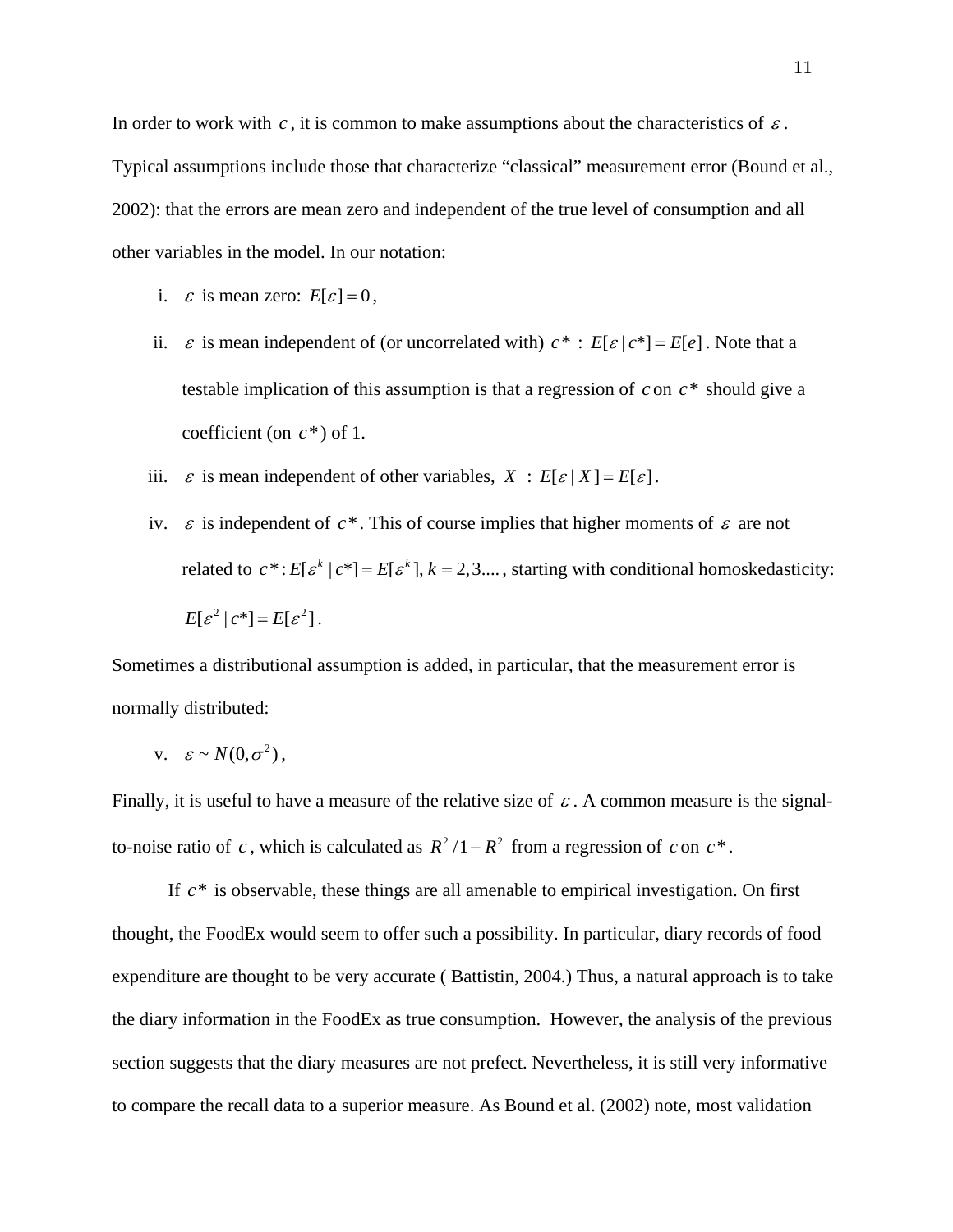studies do not have a "perfect" or true measure to which to compare survey responses as even administrative records contain some errors. The question is how to best use the diary information. What we do is to construct, from the diary records, three alternative measures of "true" food consumption, *c*\*:

**(A)**The first week diary,

- **(B)** The average of  $1<sup>st</sup>$  and  $2<sup>nd</sup>$  week diaries.
- **(C)**The linear projection of the recall measure onto the two diary measures.

Arguments can be made for each of these measures. **(A)** has the virtue that it minimizes the effects of diary exhaustion. On the other hand, it will be affected more by infrequency than **(B)**. To construct **(C)** we regress the recall measure on the diary week records and take the predicted values from this regression as true consumption (and hence the regression error is interpreted as measurement error in the recall measure). **(C)** is a weighted average of the first and second week of the diary (plus a constant), where the weights are chosen in a way that assumes the "best case" for the recall measure: note that this procedure imposes the assumptions that measurement error is mean zero and uncorrelated with the true value.

Table 4 presents summary statistics for the measurement error in recall food expenditures. Each column corresponds to one of the assumptions outlined above (**A**, **B** and **C**) regarding the true value. The first panel shows that the measurement errors have a positive mean if we take either the first week of the diaries or the average of the two weeks as  $c^*$  (\$301 and \$512 respectively.) In either case, the errors have negative skew (-0.71 and -0.14 respectively), and have much thicker tales than the normal distribution (with measures of kurtosis of 10.0 and 12.1 respectively, where the normal distribution would be 3). Our third procedure (C), which imposes a mean of zero on the measurement errors results in a distribution of measurement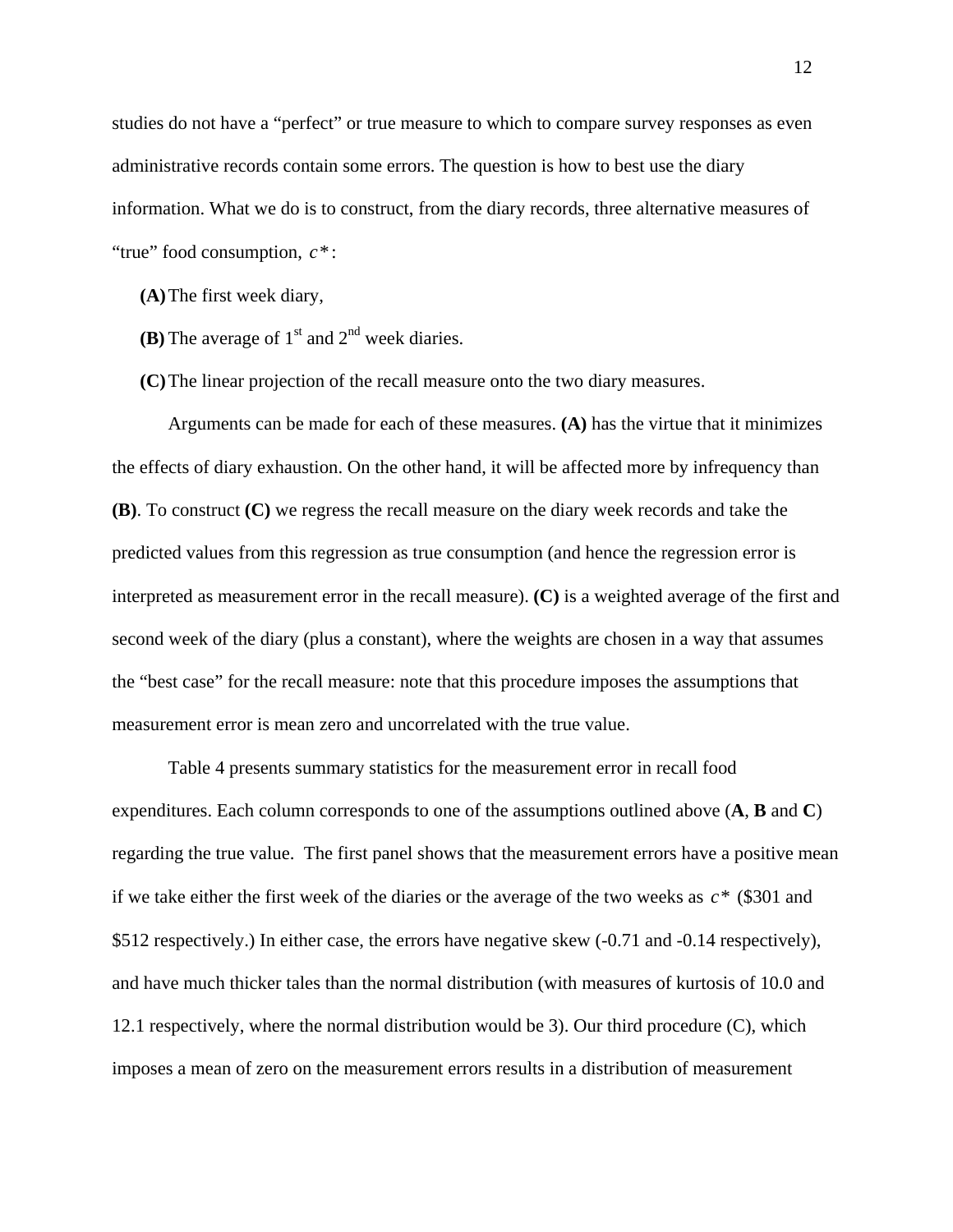errors that is positively skewed, but again with thick tails. Kernel density estimates of all three distributions are presented in Figure 4.

The third and fourth panel of Table 4 present tests for mean independence and homoskedasticity of the error terms. These tests are implemented by regressing  $c$  on  $c^*$ . If the measurement errors are mean independent (uncorrelated with  $c^*$ ), then the coefficient,  $\beta$ , on  $c^*$  should be 1. We present a t-test of this hypothesis. We then use a standard Breusch-Pagan test to test whether the second moment of the measurement errors is independent of  $c^*$  (that is, to test for heteroskedasticity in the measurement errors).

If we use the first week of the diary or the average of the two weeks as true food consumption, then the measurement errors in the recall measure of food consumption are strongly and negatively correlated with the true value. Mean independence is rejected with tstatistics of -55.8 and -32.2 respectively. Recall that true measure (C) assumes mean independence. By any measure of true food consumption, homoskedasticity is strongly rejected, with p-values for the Breusch-Pagan test less than 0.001. Thus even if we impose mean independence (as in (C)), we reject independence.

The Breusch-Pagan tests uses residuals from the regression of recall consumption on  $c^*$ . Squares of those residuals are regressed on  $c^*$  and  $c^*$  squared. Regardless of the choice of  $c^*$ , the linear term is always strongly negative and the quadratic term positive; in each case the estimated elasticity of the squared measurement error with respect to  $c^*$  is negative at the mean of  $c^*$ . The nature of the heteroskedasticity seems to be that the measurement error variance falls with value of "true" consumption, but a decreasing rate.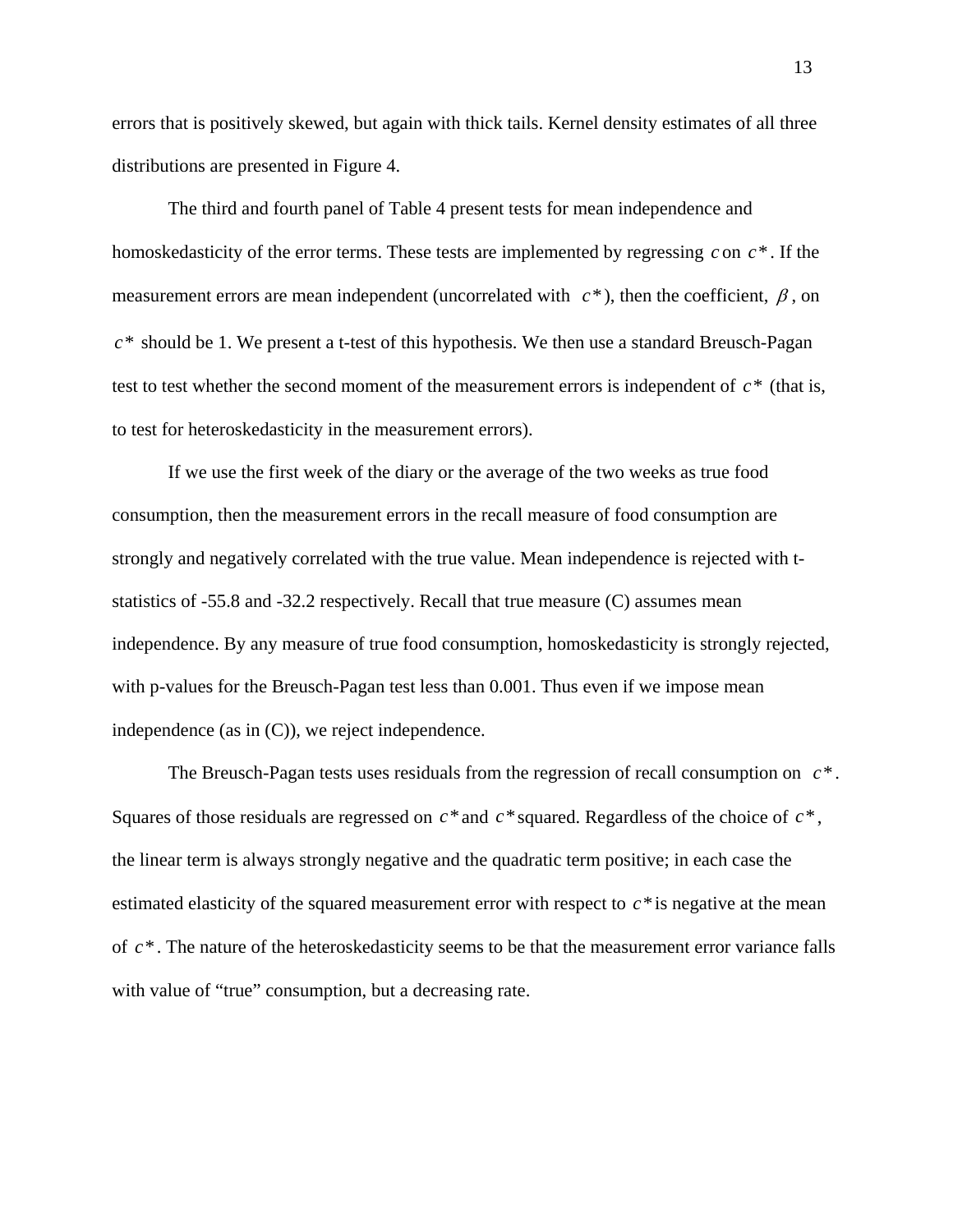In the next  $(5<sup>th</sup>)$  panel of Table 4 we present Kolmogorov-Smirnov tests of normality of the implied measurement errors. In all three cases, normality is strongly rejected, with p-values less than 0.001.

Finally, we calculate the signal-to-noise ratio for  $c$  under each of our assumptions about  $c^*$ . These suggest that the measurement errors in  $c$  are very substantial. If we take the first week diary record to be  $c^*$ , the signal-to-noise ratio in  $c$  is only 0.22. With either of the other two measure of  $c^*$  the signal to noise ratio in  $c$  rises to 0.36 (differing only beyond the fourth decimal place.) Equivalently, 70 to 80% of the cross-sectional variance in recall consumption is measurement error. This is a very large number, but it is not unprecedented. For example, on the basis of serial correlation in the errors in consumption growth equations, Runkle (1991; pg 86) concludes "that approximately 76 percent of that portion of the variance in the growth rate of consumption unexplained by family-specific real interest rates is the result of measurement error" (where consumption is food consumption as measured in the  $PSID$ ).<sup>[11](#page-17-0)</sup>

Table 5 presents the results of regressing the implied measurement errors on variables typically used in the modelling of consumption: income, and demographic variables. If we take either the first week diary measure (A) or the un-weighted average of the two weeks (B) as true consumption, then these income and demographic variables do not seem to be significant determinants of the implied measurement errors, except perhaps for the presence of youths in the household. The measurement errors implied by our third procedure (C) appear to be more

1

<span id="page-17-0"></span><sup>&</sup>lt;sup>11</sup> Note though that first differencing usually removes signal, so that typically one would expect measurement error to be a smaller fraction of the variance in *levels*.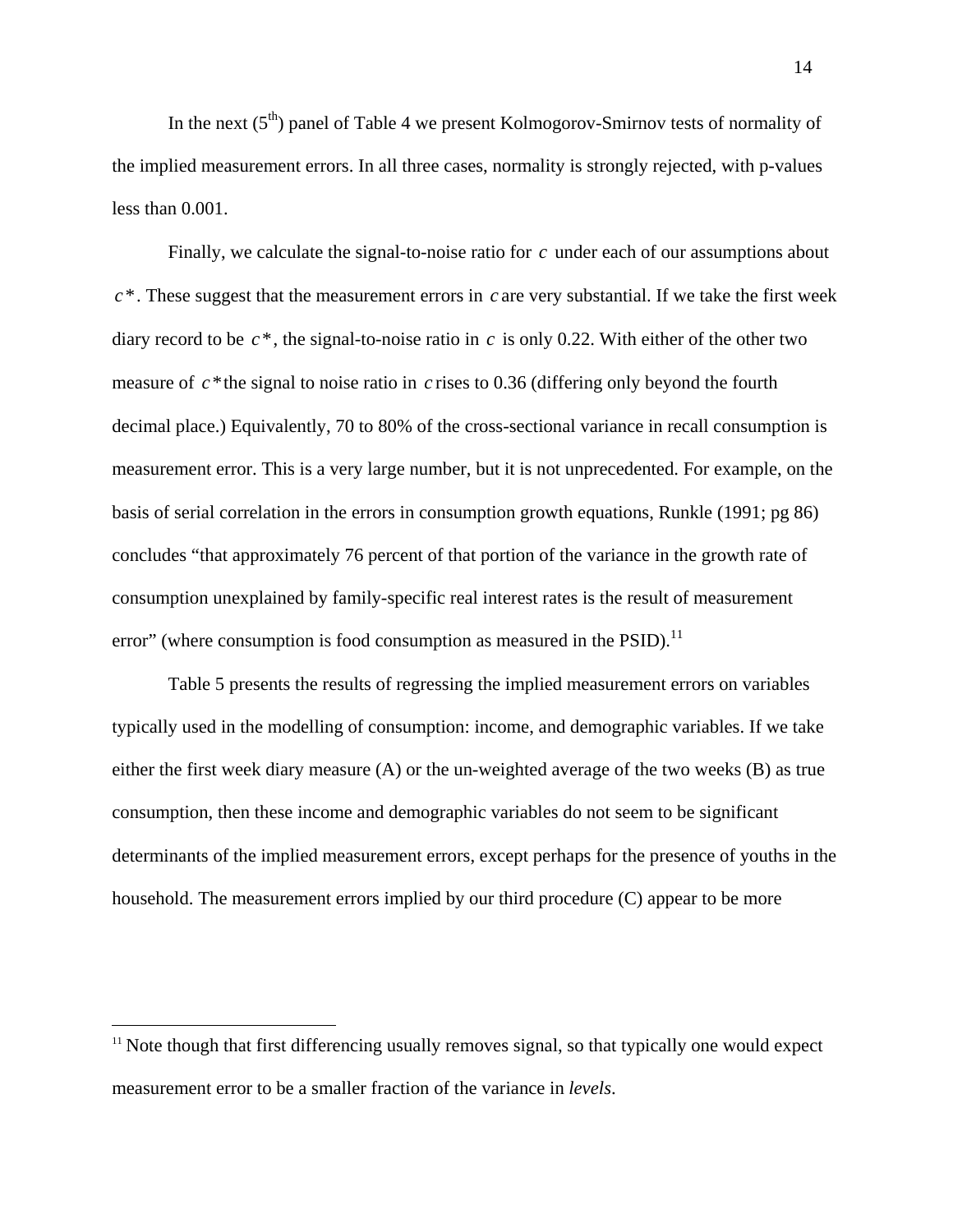strongly related to variables such as income, household size and the presence of children and youths[.12](#page-18-0) 

Table 6 presents the results of regressing the squares of the implied measurement errors on the same set of variables, in order to further investigate heteroskedasticity in those errors. Again, the results seem sensitive to the measure of  $c^*$  used to construct the measurement errors. The variance of the measurement errors constructed by either procedure  $(B)$  or  $(C)$  is significantly related to household demographics.

To summarize, this analysis suggest that the measurement errors in food consumption are large, do not satisfy the "classical" measurement error assumptions, and are not normally distributed.

In the inter-temporal consumption literature it is common to work with the logarithm of expenditure and to model the measurement error as multiplicative rather than additive. In this case assumption i. is replaced by  $E[e^{\epsilon}] = E[\frac{C}{\epsilon}] = 1$ \*  $E[e^{\varepsilon}] = E[\frac{c}{\varepsilon}]$ *c*  $\epsilon$ ] =  $E[\frac{C}{\epsilon}]$  = 1 and  $e^{\epsilon}$  is typically assumed to be lognormally distributed. Thus  $\varepsilon$ , which is now the difference between  $\ln c$  and  $\ln c^*$  is normally distributed (but not with mean 0):  $\varepsilon \sim N(\frac{-\sigma^2}{2}, \sigma^2)$ . The assumption of independence of  $c^*$  (and hence  $\ln c^*$ ) is maintained.

<span id="page-18-0"></span> $12$  The analyses reported in Tables 4, 5 and 6 were repeated but with observations for which "true" food consumption was zero deleted from the sample. The results do not differ significantly differ from those reported in Tables 4, 5, and 6. In particular, it is *not* the case that the rejection of normality is driven by these zeros.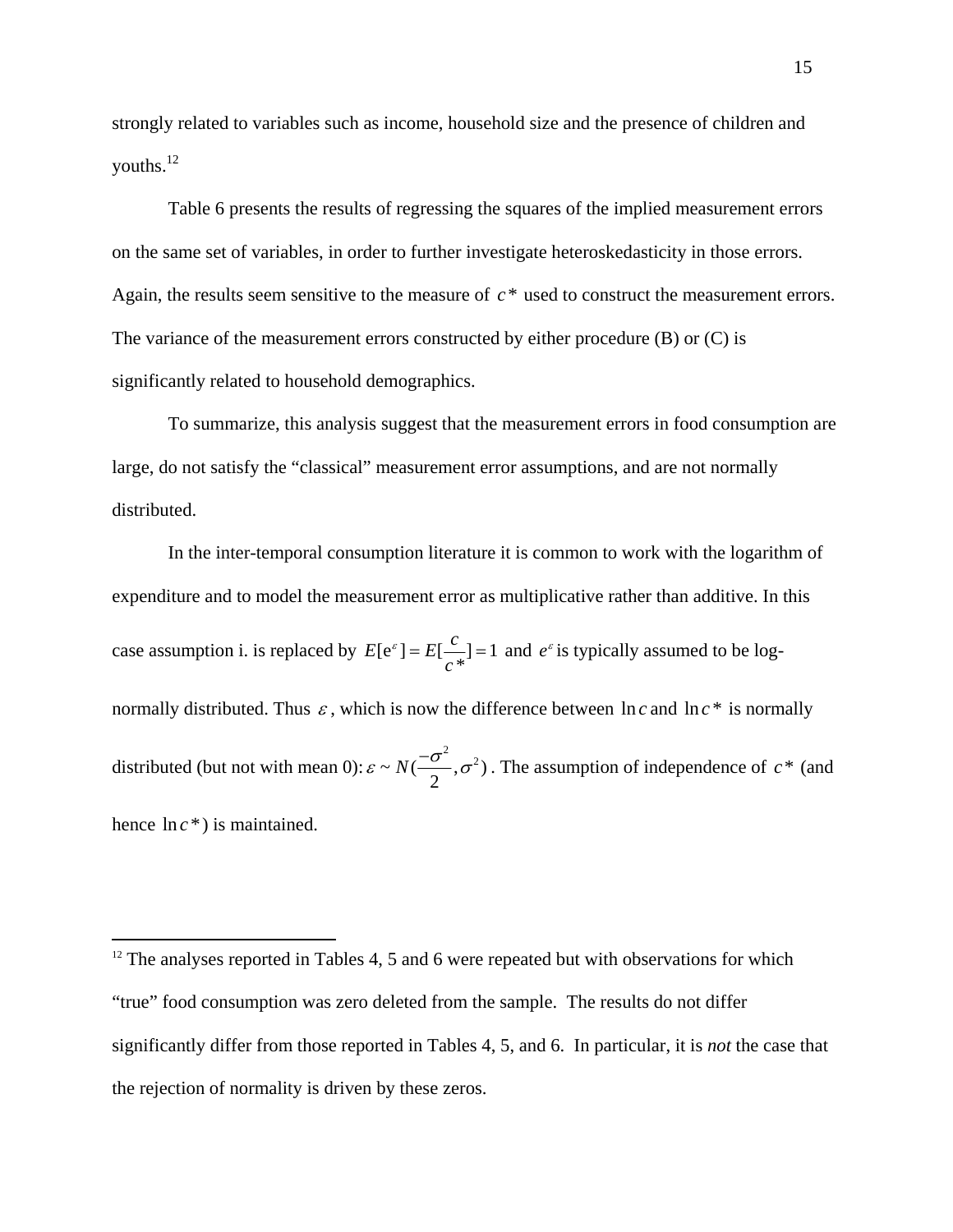Accordingly, we repeated the analysis described above, but working in logarithms, rather than levels, of food consumption. The results are presented in Tables 7, 8 and 9 (which parallel the format of Tables 4, 5 and 6 respectively) and in Figure 5.

The results for logarithms are quite similar to those for levels. We find evidence of negative correlation between the measurement errors and true values, except where it is zero by construction. We also reject homoskedasicity, and normality of the errors. The signal-to-noise ratios are again quite low. The coefficients of the linear (in  $\ln c^*$ ) terms of the Breusch-Pagan regressions are again strongly negative and their absolute value is larger by orders of magnitude than the positive coefficients on the quadratic terms. Thus the elasticity of the measurement error variance with respect to  $\ln c^*$  is estimated to be negative at the mean of  $\ln c^*$  (and, indeed, even at its 99th percentile.) We find more evidence in logarithms (than in levels) that the mean of the measurement errors is systematically related to income and demographics, as reported in Table 8. Table 9 reveals considerable evidence that the measurement error variance is also related to household demographics. Correlations between household size and measurement errors in reported food consumption play a central role in the application we take up in the next section.

#### **IV. A Demand Application**

In applied demand analysis, the income and household size elasticities of food expenditure play an important role, particularly in thinking about the economies of scale in household consumption. An assertion due to Engel is that households of different size with the same food budget share have the same standard of living. This leads to the "Engel method" of calculating economies of scale in household consumption. Suppose, for the purposes of illustration, that the food budget share is adequately modelled by:

$$
w_f = \alpha_0 + \alpha_1 \ln pcy + \beta \ln n + \varepsilon
$$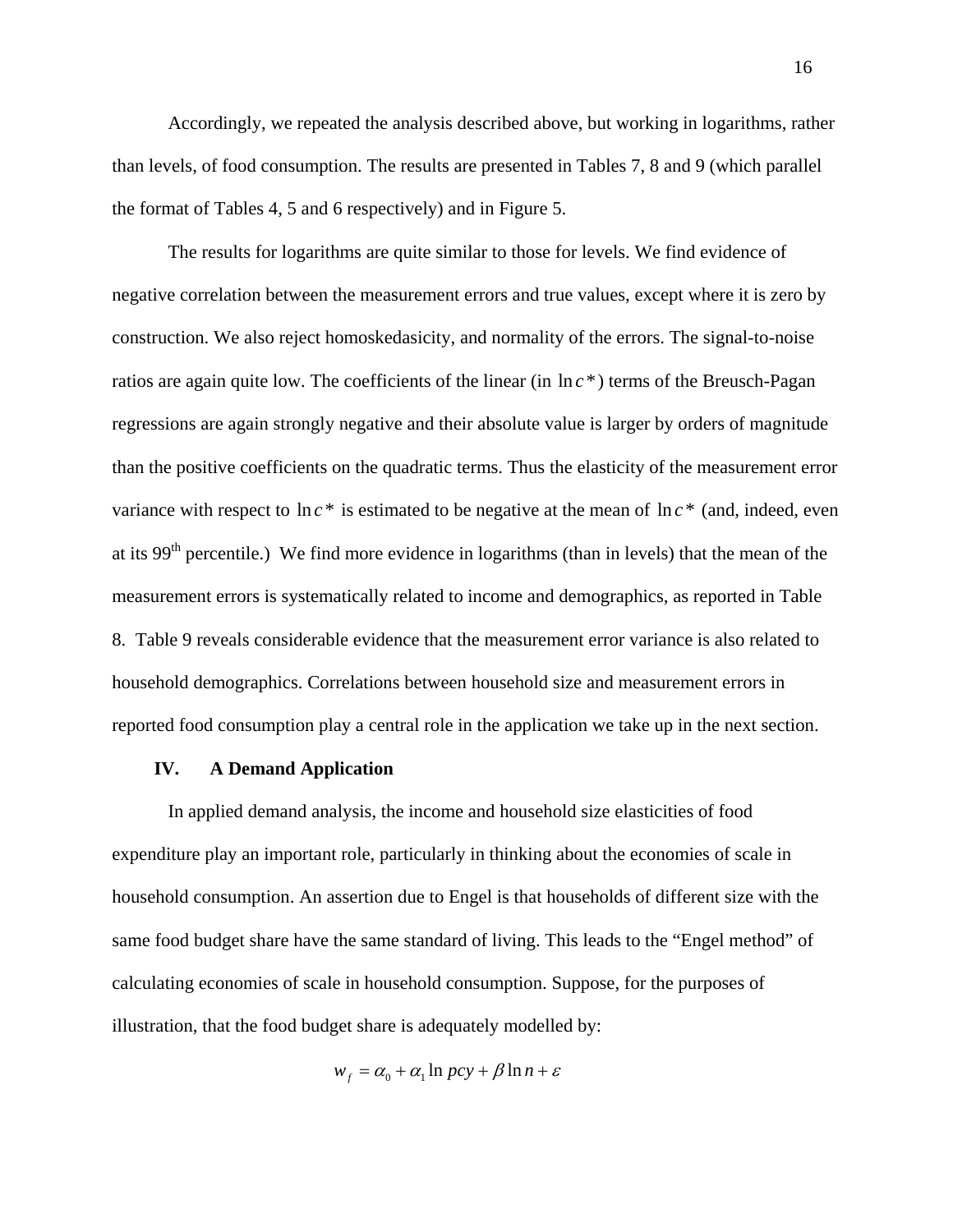where  $w_f$  is the food share, ln *pcy* is the logarithm of per capita income and ln *n* is the logarithm of household size. Thus to hold living standards (the food share) equal as household size doubles (increases by 100%), per capita income should change by (approximately)

$$
-\frac{\beta}{\alpha_1} \times 100\%
$$
. Economics of scale imply that the per capita income required to keep living

standards constant should fall with household size. Empirically,  $\alpha_1$  is always negative (this is "Engel's Law"). Thus, if the food share can be taken as a welfare measure (as Engel asserted), economies of scale require that  $\beta$  be negative. Empirically, this turns out to be the case. For example using Thai, Pakistani, South African, US, French and British data, Deaton and Paxson (1998) find that, holding per capita income constant, the food varies inversely with household size. The Engel method delivers estimates of the economies of scale in consumption that many researchers find plausible.

Against this, Deaton and Paxson (1998) demonstrate that it is quite difficult to reconcile a negative  $\beta$  (and the Engel method) with an underlying model of household economies of scale. They note that, if there are public goods in the household, then holding per capita income constant a larger household is better off. This should lead them to consume more of (normal) private goods, such as food.<sup>13</sup> Thus, holding per capita income constant, the per capita quantity of food, and hence the budget share, should rise. Thus  $\beta$  (and  $w_f$  $\frac{\beta}{\beta}$ , the elasticity of food expenditures with respect to household size) should be *positive*. The fact that this compelling piece of analysis is empirically contradicted is sometimes referred to as the "Deaton-Paxson

puzzle."

<span id="page-20-0"></span> $13$  This assumes that there is limited substitution between food and the public good.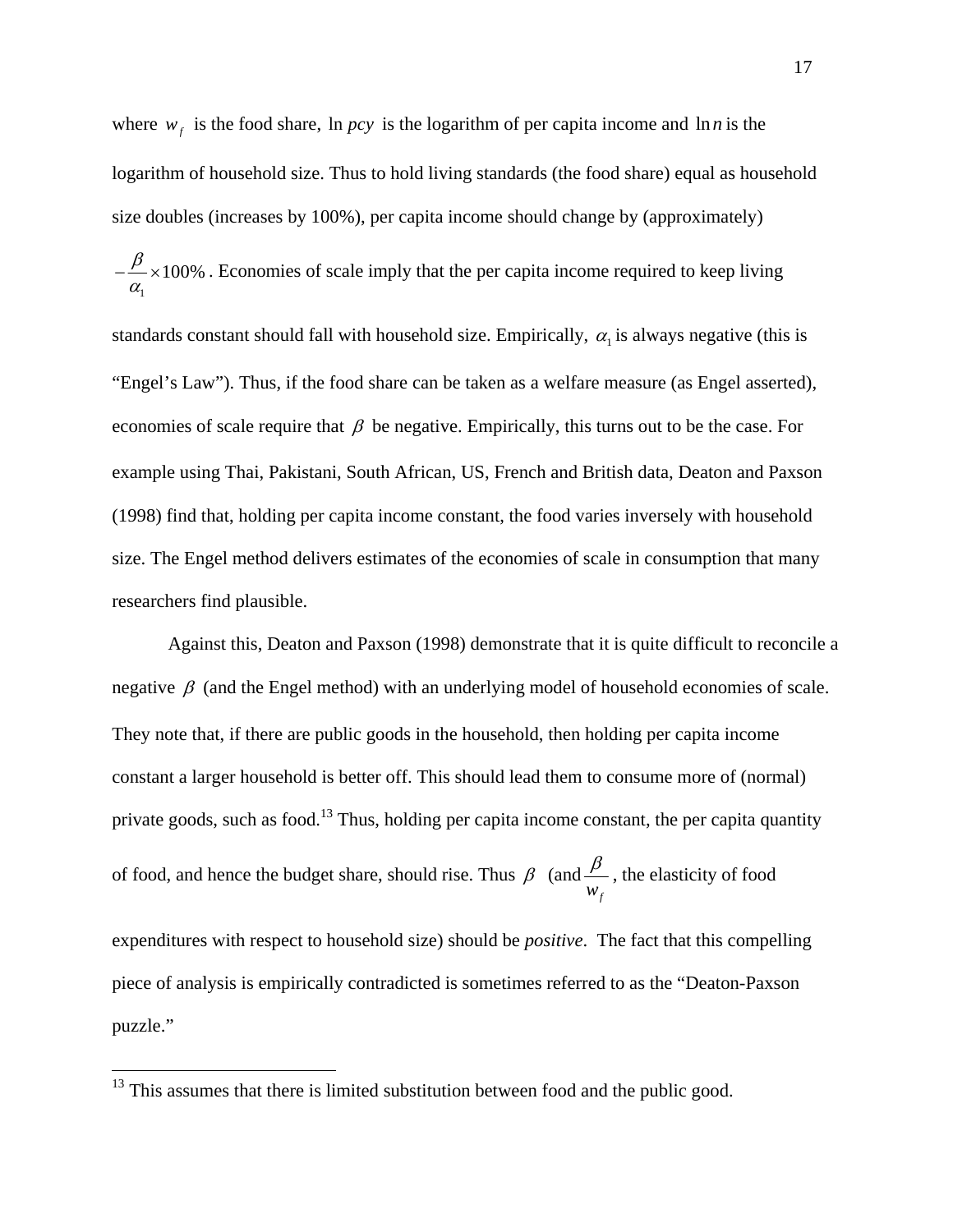Gibson (2002) suggests that one possible explanation for the Deaton-Paxson puzzle is measurement error in recall food expenditure data that is negatively correlated with household size. For larger households it becomes an increasingly cumbersome task to accurately recall all food related purchases made over even a modest time period. Thus the larger the household the higher is the chance for systematic underreporting of food consumption. Gibson shows that such a negative correlation between the measurement error and household size imparts a negative bias on estimated relationship between the food share and household size.

Many of the surveys examined by Deaton and Paxson do employ recall methods to collect food expenditures, and Gibson suggests that the Deaton and Paxson puzzle might be resolved by using diary based food expenditures. He uses data from Papua New Guinea to test the validity of this prediction. Households were randomly divided into two subsamples and one subsample was asked to keep a diary while the other was asked recall questions. His results suggest that while recall surveys underestimate the household size elasticities, estimates based on the diary do not exhibit the Deaton-Paxson puzzle.

Two features of our data seem to pose an immediate challenge to the generality of the Gibson result. First, in the FoodEx, the recall data on food expenditure on average *exceed* the diary measure (implying over- rather than under-reporting).<sup>14</sup> Second, the evidence on the correlation between household size and measurement error in recall food consumption is mixed. The sign and statistical significance of this correlation depend on exactly how we use the diary

1

<span id="page-21-0"></span> $14$  This could be because of the "telescoping" problems referred to in Footnote 2. Because of Gibson's experimental design, his recall data is not subject to such problems. Other obvious potential differences include larger households in PNG, and differences in shopping behaviour between PNG and Canada.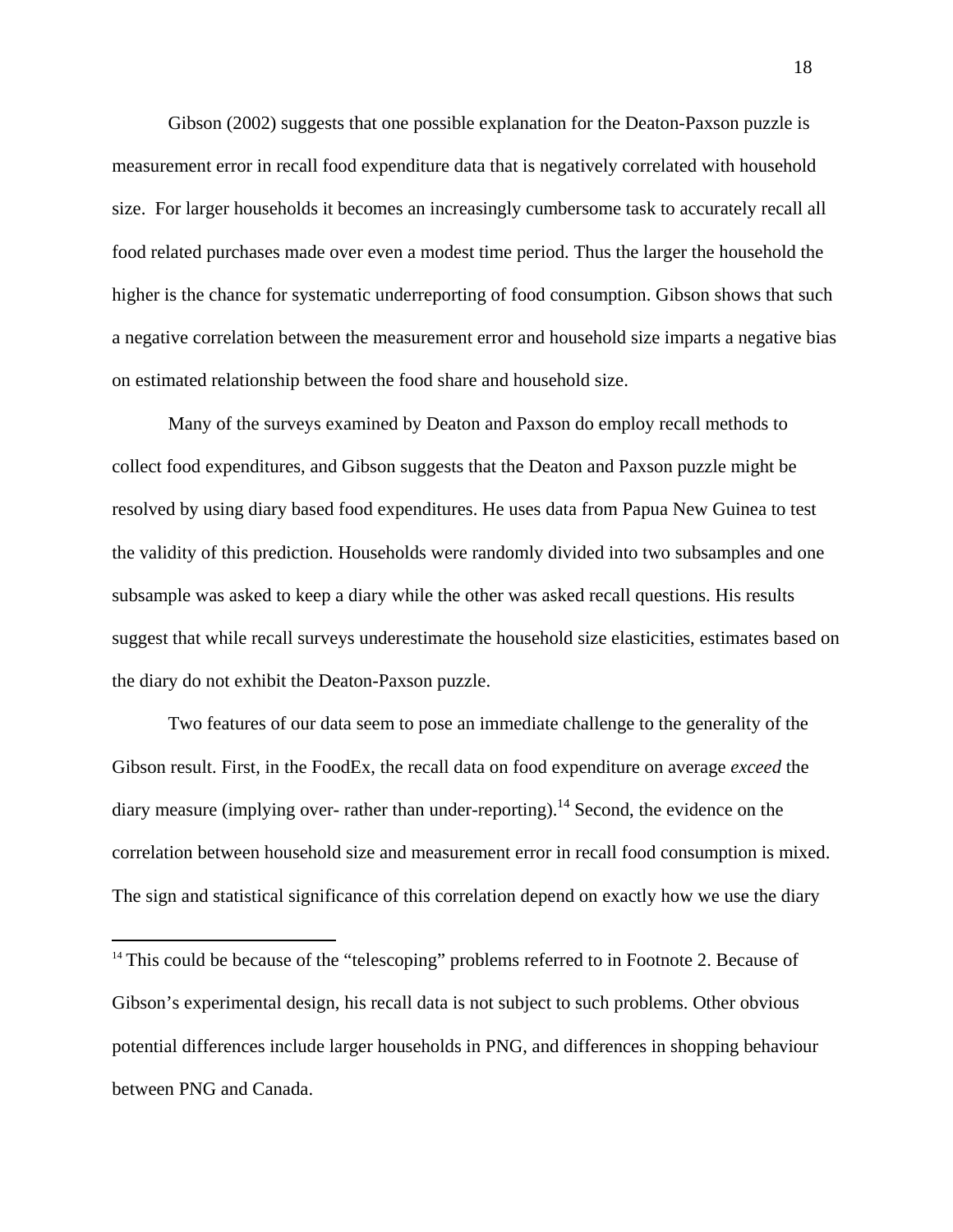information to construct "true" food consumption. If we simply use the sum of the two weekly diaries, the correlation is positive but not significant.

To further explore these issues, we estimate food share equations that are a quadratic extension of the familiar, Working-Leser form. In particular, we estimate:

$$
w_f = \alpha_0 + \alpha_1 \ln pcy + \alpha_2 (\ln pcy)^2 + \beta \ln n + \gamma X + \varepsilon
$$

Where  $w_f$  is the budget share of food at home,<sup>[15](#page-22-0)</sup> ln *pcy* is the logarithm of per capita income, In  $n$  is the logarithm of household size, and  $X$  are other variables. We estimate this equation using two data sets and three measures of the food share. First, we use a food share based on the average of the diary weeks in the FoodEx. Second, we use a food share based on the (1 month) recall measure in the FoodEx. Third, we use a food share based on the (1 year) recall measure in the FamEx. The results are presented in Table 10.

We find that the food share varies inversely with household size in all three cases. The coefficient on log household size is -0.007 with the FoodEx dairy data, -0.023 with the FoodEx recall data and -0.003 with the FamEx recall data  $(3<sup>rd</sup> row, 2<sup>nd</sup> panel, Table 10.)$  The first two estimates are different from zero at conventional levels of statistical significant, while the third is not. Although the estimates are of the same sign and similar magnitude, F-tests do indicate that the FamEx recall estimates are statistically different from both FoodEx estimates  $(2^{nd}$  and  $4^{th}$ row,  $3<sup>rd</sup>$  panel, Table 10.) The implied elasticities are presented in the last row of the  $4<sup>th</sup>$  panel of

<span id="page-22-0"></span> $15$  We define the food at home budget share as expenditure on food at home divided by gross income. This is both somewhat unusual and not entirely satisfactory – the preferred and more common denominator being total outlay. But gross income is the measure of resources that we have in both surveys.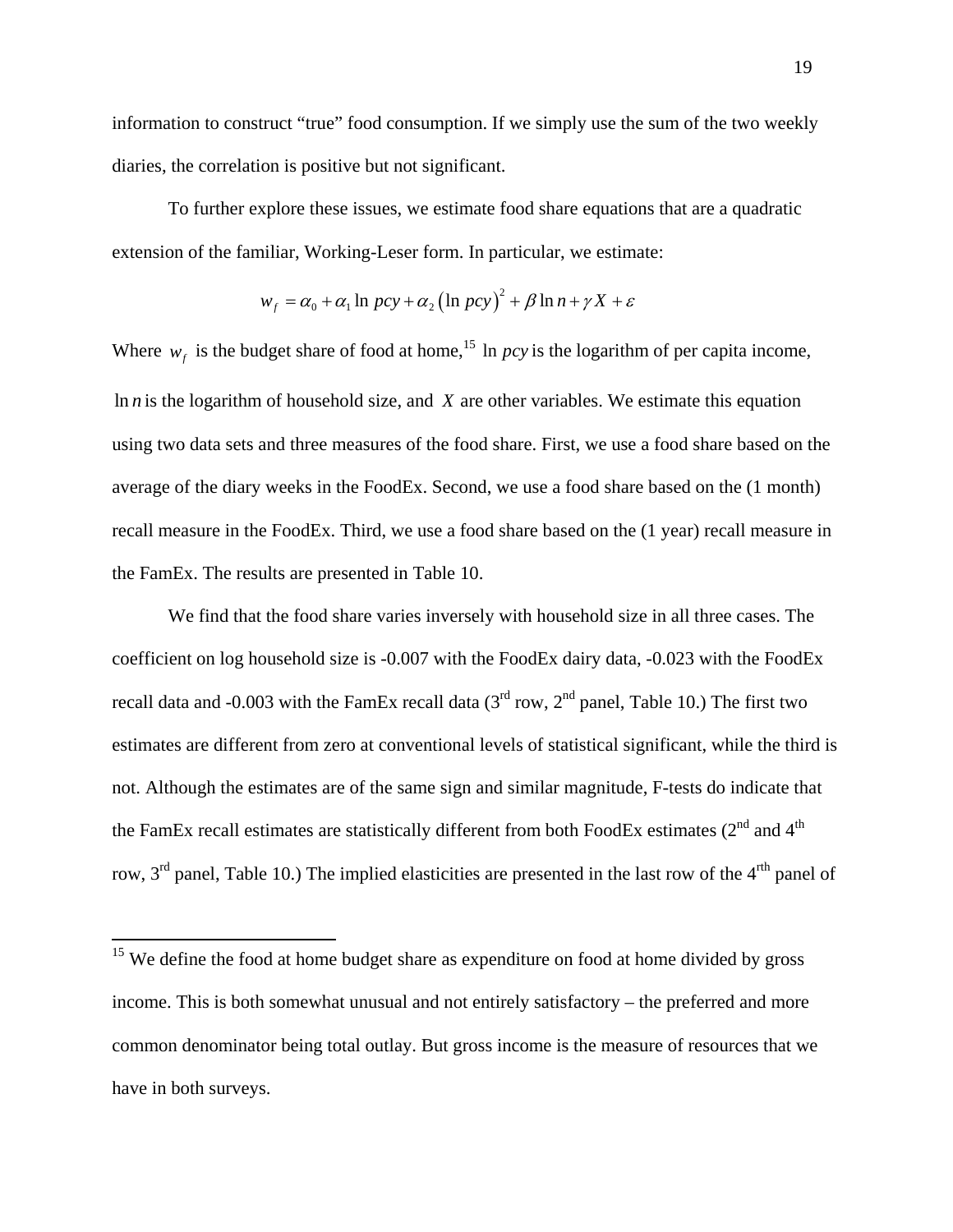Table 10. The bottom line is that we find the Deaton-Paxson puzzle with both recall and diary data. Thus our data are incongruent with Gibson's resolution of the puzzle.

 Turning to income effects, we find that the three implied elasticities have the same sign and are of similar magnitude. The estimated income elasticity of food expenditure (evaluated at the means of the data) is 0.239 with the FoodEx dairy data, 0.175 with the FoodEx recall data and 0.225 with the FamEx recall data  $(1<sup>st</sup> row, 4<sup>rth</sup> panel, Table 10.) Finally, if we employ the$ "Engel Method" to estimate returns to scale, the FamEx recall data imply that a doubling of household size allows a 3% cut in per capita income, while the FoodEx diary and recall data give estimates of 9% and 24% respectively.

#### **V. Other Implications**

 $\overline{a}$ 

With respect to the estimation of inter-temporal preference parameters, we are limited by the fact that we have only cross-sectional data. We do note that the signal-to-noise ratio in recall food expenditure data is quite low, and that unless the measurement errors made by households are more persistent than true consumption, the signal-to-noise ratio will be worsened by differencing the data. We also note that the cross-sectional distribution of errors does not have the properties that authors such as Colera (1993) and Alan, Attanasio and Browning (2003) assume to hold for time series distribution of errors (for each household.) The assumptions made by those authors could hold if, for example, *all* of the mean dependence that we document results from time-invariant, household-specific components of the measurement error. While this seems unlikely, we cannot rule it out with the data at hand.<sup>16</sup>

<span id="page-23-0"></span><sup>&</sup>lt;sup>16</sup> Data that would allow us to examine repeated measurement errors from the same households would obviously be extremely valuable. Perhaps a future combination of scanner and recall data will make this possible.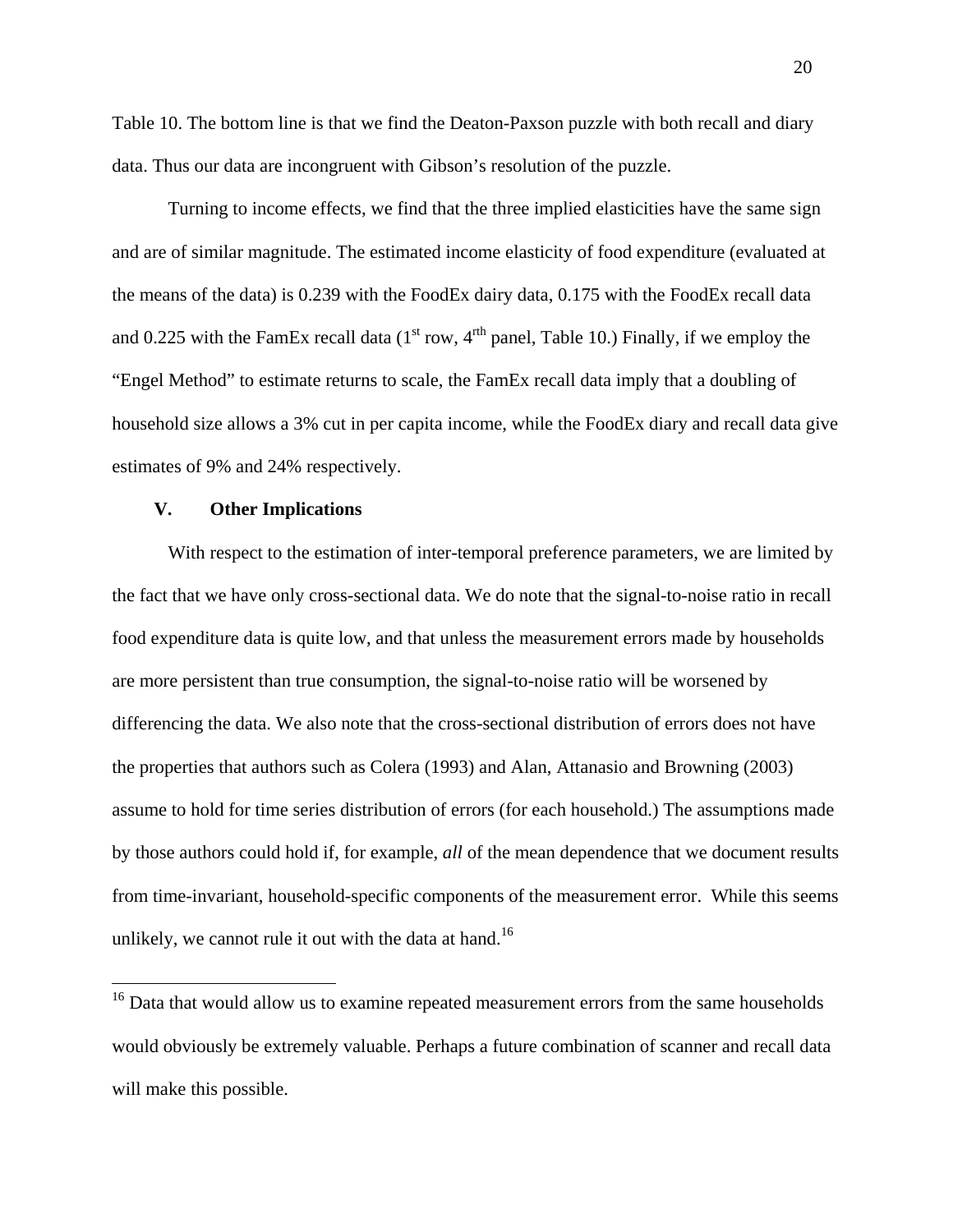Turning to the literature on the evolution of consumption inequality, we are again limited by our single cross-section of data. Nevertheless, our analysis suggests potentially serious problems. The magnitudes under dispute in this literature are not large. For example, Krueger and Perri (2006) argue that the variance of the log of nondurable consumption rose by about 2.5% between 1986 and 2000 in the U.S., whereas Attanasio, Battistin and Ichimura (2005) report a number about twice as large for the same period. Both numbers are considerably smaller than the increase in the variance of log income over the same period, which Krueger and Perri report exceeded 12%. Krueger and Perri employ the interview sample of the Consumer Expenditure Survey (CEX), so that every component of nondurable consumption, including food, is measured by recall. Attanasio, Battistin and Ichimura optimally combine the interview and diary samples of the CEX and in particular, draw information on food expenditures from the diary sample.

Our results (Table 7) suggest that if diary records are accurate, then with recall food consumption data perhaps 70% of the cross-sectional variation in log food consumption is due to measurement error. In addition, at least in cross section, the variance of this measurement error is significantly declining in the level of true food expenditures, and also related to the demographic characteristics of respondent households. If these cross-sectional relationships hold over time as well, then it easy to show that movements in the level of consumption (or perhaps even in demographics) over the relevant period could generate spurious changes in the cross-sectional variance of log consumption of the magnitudes under debate.

#### **VI. Conclusion**

Measurement error is a ubiquitous feature of micro data, and a major challenge to empirical work. A first step in dealing with this challenge is to learn as much as possible about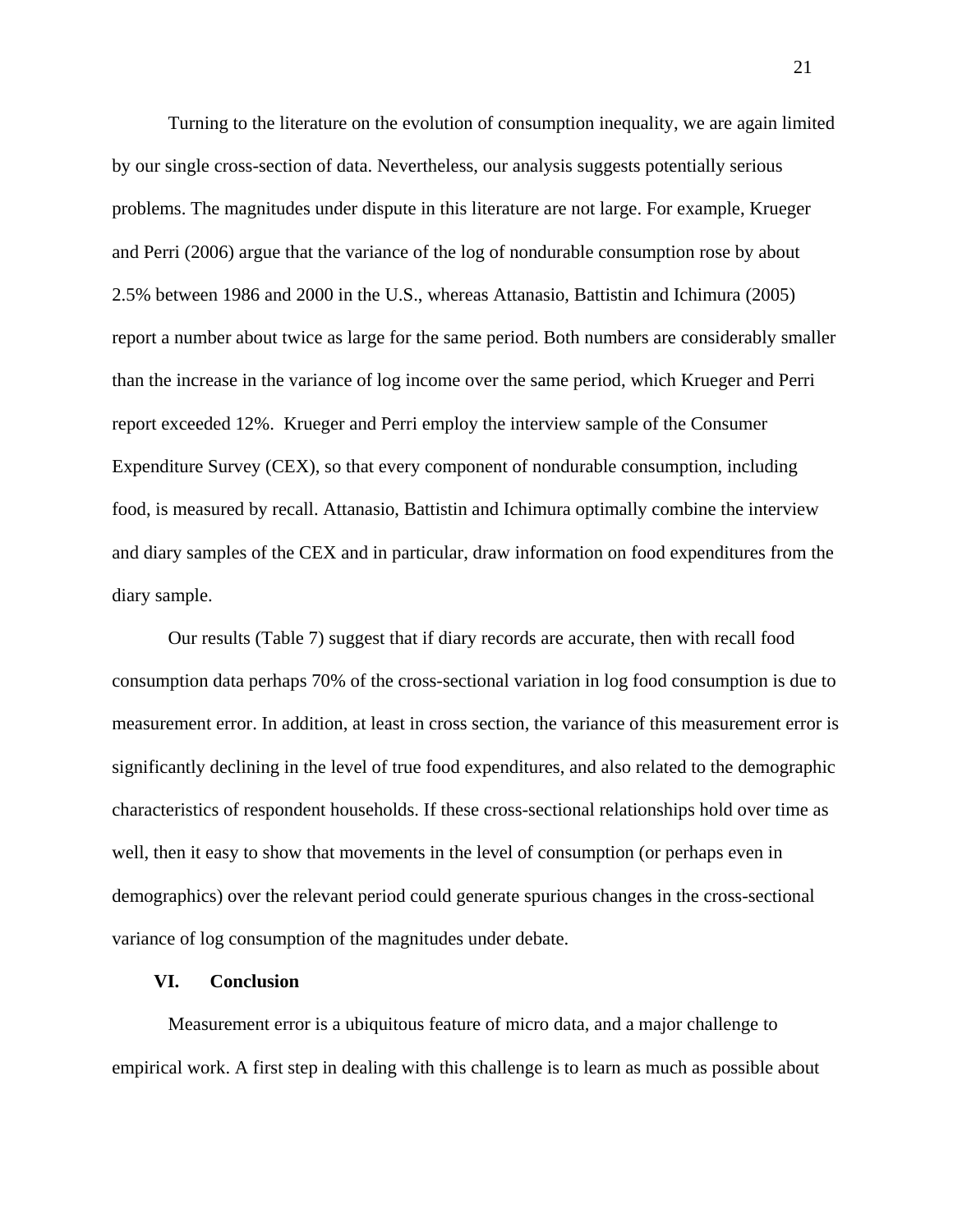the characteristics of the measurement error in different kinds of data. In this paper, we have used an unusual Canadian survey to investigate the nature of measurement error in food consumption data.

Direct inspection of the measurement errors suggests that they are large, and that they do not have the properties of "classical" measurement error. In particular, the evidence suggests that the measurement errors are negatively correlated with the true values.

In an application drawn from demand analysis, we compared estimates of income and particularly household size elasticities of food expenditure based on recall and diary food expenditure data. We find negative household size elasticities with both kinds of data. This leads us to doubt the generality of Gibson's resolution of the Deaton-Paxson puzzle.

The fact that measurement errors do not appear to be independent of true values has important implications for the literature on estimating inter-temporal preference parameters and for the literature on the evolution of consumption inequality. If the mean dependence we document holds for a given household over time, then it violates a key assumption underlying strategies recently suggested for estimating exact (nonlinear) consumption Euler equations in the presence of measurement error. Similarly, the heteroskedasticity we find would provide a mechanism by which growth in average consumption could lead to spurious changes in the cross-sectional variance of (mis-measured) consumption.

 Finally, we note that our analysis has followed the literature in assuming that the diary information on food consumption is very accurate – much more so than the recall data. However, our preliminary analysis of the data (Section 2) documented evidence suggestive of several kinds of problems with the diary data (including infrequency and diary exhaustion.) If one is open to the possibility that the diary data contain substantial measurement error, or even that they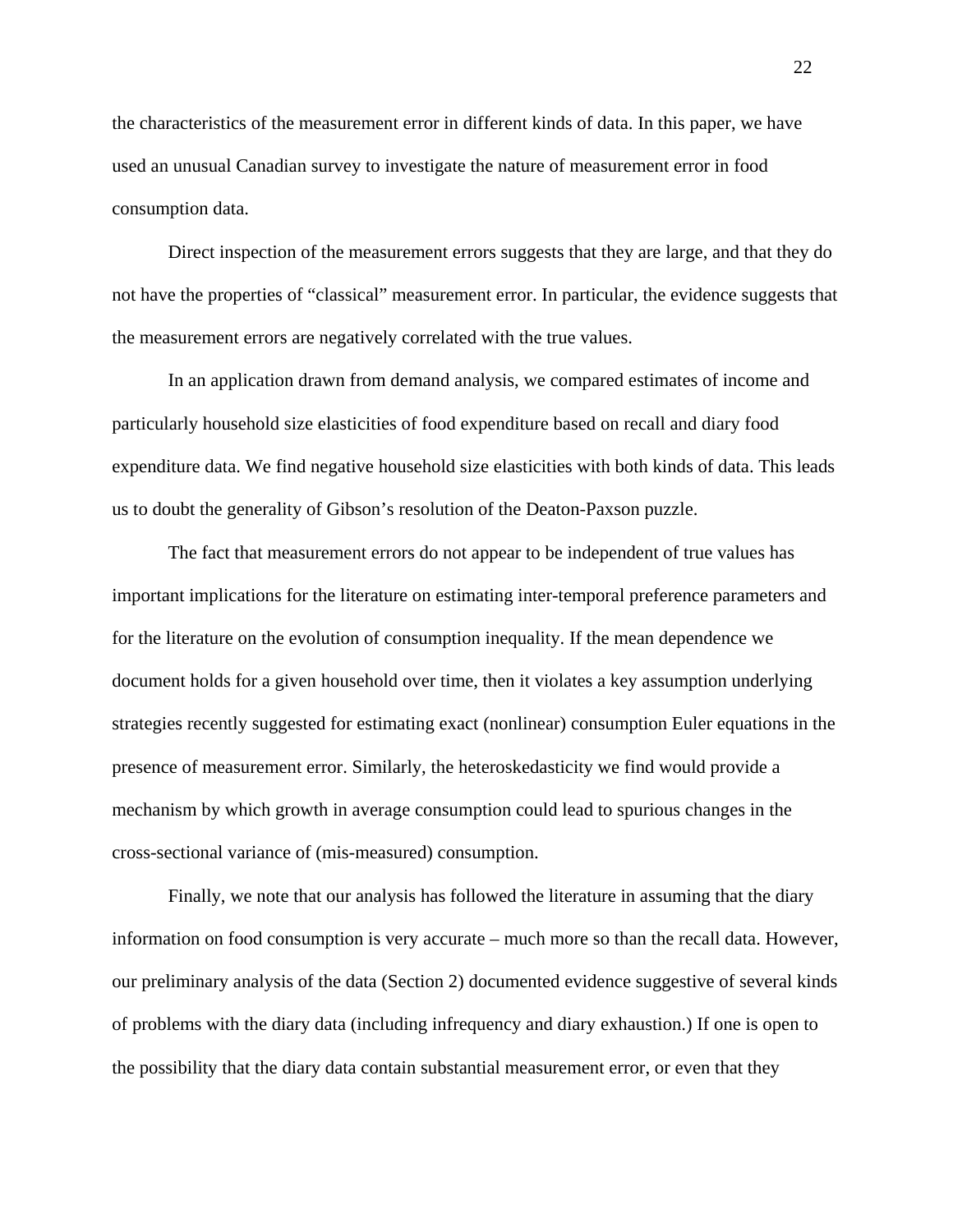measure expenditure well but over the period usually covered by diaries (one to two weeks) there can be substantial deviation between expenditure and consumption, then our results are subject to alternative interpretations. In that case, what we have studied is the sum (at the household level) of the measurement errors in the recall and diary data. Some of the measurement error properties we have documented might be attributable to the diary records. For example, significant purchase infrequency in the diary records would generate the (negative) mean dependence we observe. This suggests to us that the superiority of diary data may not be as obvious as the literature suggests. This is an issue that could bear further scrutiny.

### **References**

- Alan, S., O. Attanasio and M. Browning (2005), "Estimating Euler equations with Noisy Data: Two Exact GMM Estimators," working paper.
- Alan, S., and M. Browning (2003), "Estimating Intertemporal Allocation Parameters Using Simulated Residual Estimation." CAM Working Paper 2003-03, University of Copenhagen.
- Altonji, J., and A. Siow (1987), "Testing the Response of Consumption to Income Changes with Noisy Panel Data," *Quarterly Journal of Economics*, 102, 293-328.
- Amemiya, T. (1985), "Instrumental Variables Estimator for the Nonlinear Error-in Variables Model," *Journal of Econometrics*, 28(3):273-289.
- Attanasio, O. and H. Low, (2004), "Estimating Euler Equations," *Review of Economic Dynamics*, 7:405-435.
- Attanasio, O., E. Battistin and H. Ichimura, (2005), "What Really Happened to Consumption Inequality in the U.S.?" in E. Berndt and C.Hulten, (Eds.) *Measurement Issues in*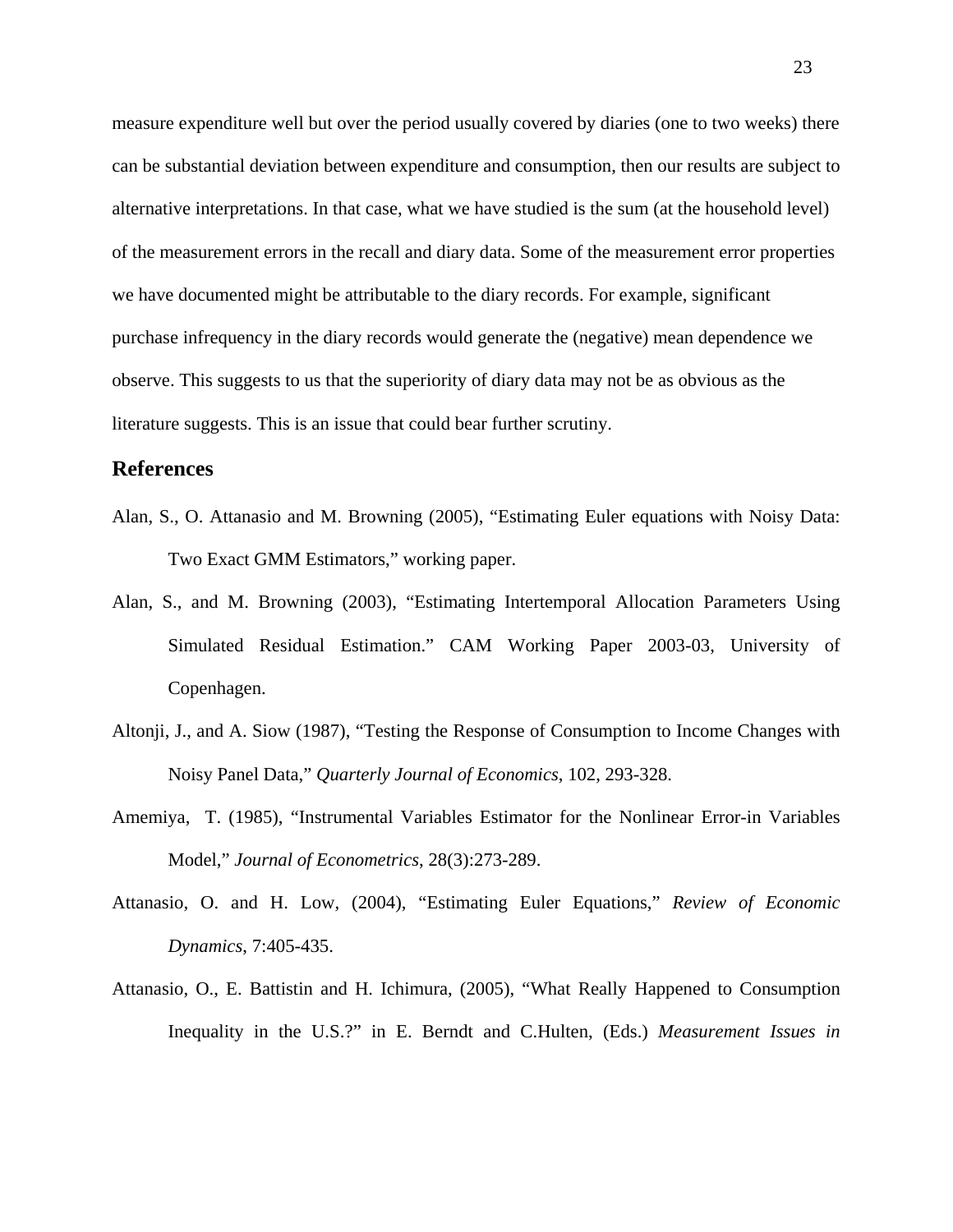*Economics – Paths Ahead: Essays in Honour of Zvi Griliches* (Chicago: University of Chicago Press).

- Battistin, E. (2004). "Errors in Survey Reports of Consumption Expenditures." Institute for Fiscal Studies Working Paper 03/07
- Battistin, E., R. Miniaci, and G. Weber, (2001). "What Do We Learn From Recall Consumption Data?" *Journal of Human Resources*, 38(2):354-385.
- Bound, J., C. Brown and N. Mathiowetz, (2001). "Measurement Error in Survey Data." In Heckman, J.J. and E. Leamer, (Eds.), *Handbook of Econometrics*, Volume 5, Elsevier Science.
- Browning, M., T.F. Crossley and G. Weber, (2003). "Asking Consumption Questions in General Purpose Surveys." *Economic Journal,* 113:F540-F567.
- Carroll, C. , (2001). "Death to the Log-Linearized Consumption Euler Equation (and Very Poor Health to the Second-Order Approximation)," *Advances in Macroeconomics* 1(1): Article 6.
- Colera, E.V., (1993). "A Note on Measurement Error and Euler Equations." *Economic Letters*, 45:305-308.
- Deaton, A. and Paxson, C. (1998). "Economies of Scale, Household Size, and the Demand for Food." *Journal of Political Economy,* 106(5):897-930.
- Gibson, J. (2002). "Why does the Engel method work? Food demand, economies of size and household survey methods." *Oxford Bulletin of Economics and Statistics,* 64(4): 341-359.
- Heitjan, D. F. and Rubin, D.B. (1990). 'Inference from Coarse Data Via Multiple Imputation With Application to Age Heaping.' *Journal of the American Statistical Association*, vol. 85, pp. 304-314.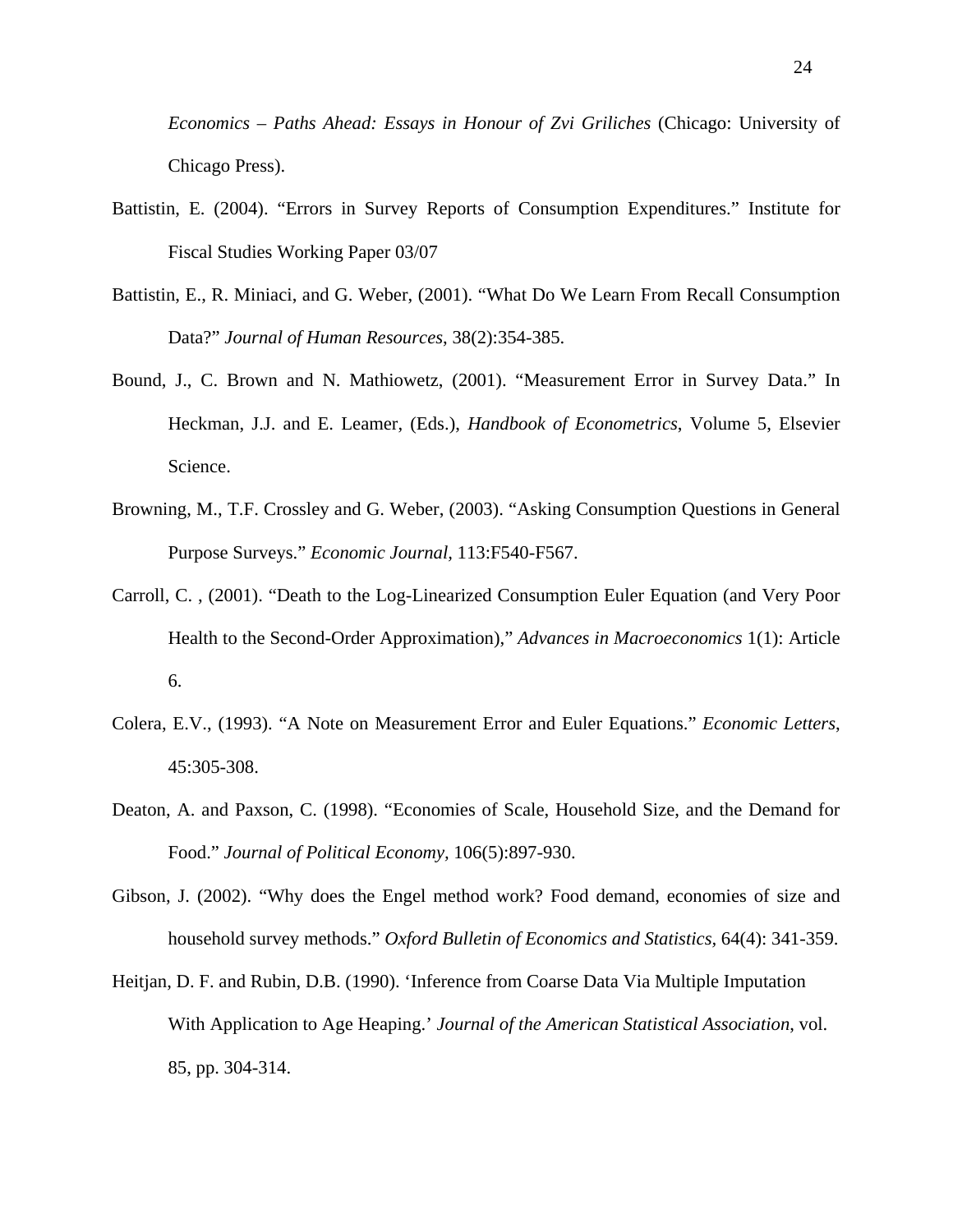- Income Statistics Division, Statistics Canada, (1999). *1996 Food Expenditure Survey, Public-use Microdata Files.* Statistics Canada: Ottawa.
- Keen, M. (1986), ''Zero expenditures and the estimation of Engel curves'', *Journal of Applied Econometrics*, 1, 277-86.
- Krueger, D. and F. Perri, (2006), "Does Income Inequality Lead to Consumption Inequality? Evidence and Theory," *Review of Economic Studies*, 73, 163-193.
- McWhinney, I. and H.E. Champion, (1974), "The Canadian Experience with Recall and Diary Methods in Consumer Expenditure Surveys." *Annals of Economic and Social Measurement*, 3(2):411-435.
- Meghir, C. and J.M. Robin, (1992), "Frequency of Purchase and the estimation of Demand Systems." *Journal of Econometrics* 53:53-85
- Pudney, Stephen (1988), ''Estimating Engel curves: a generalisation of the P-Tobit model'', *Finnish Economic Papers*, 1.

Pudney, Stephen (1989), *Modelling Individual Choice*, Basil Blackwell, Oxford.

- Runkle, D.E., (1991), "Liquidity Constraints and The Permanent Income Hypothesis," *Journal of Monetary Economics*, 27:73-98.
- Stephens, M. (2003). ""3<sup>rd</sup> of the Month": Do Social Security Recipients Smooth Consumption Between Checks?" A*merican Economic Review* 93(1): 406-422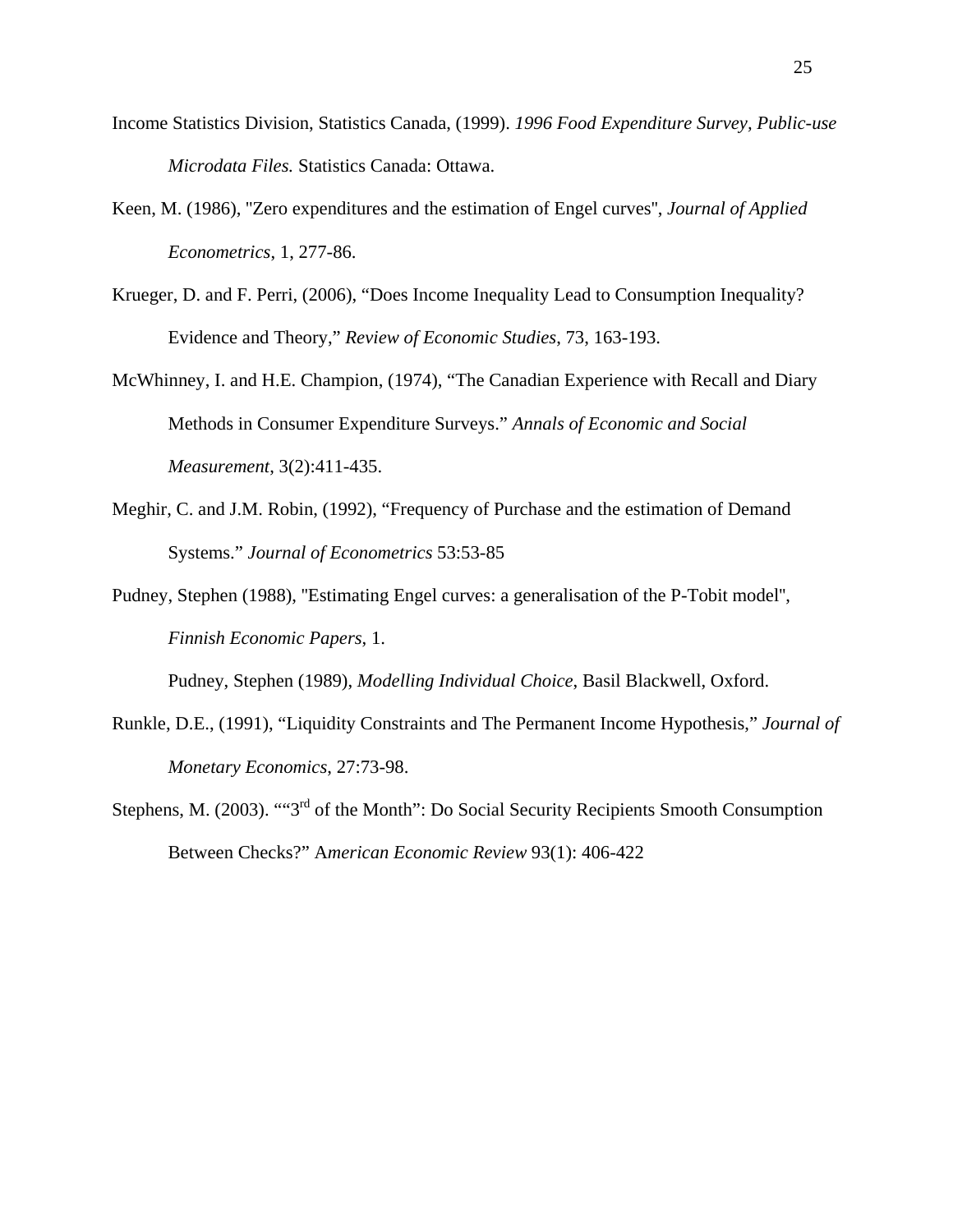#### **TABLES**

## **Table 1: Summary Statistics:**

|                     |                    |       |              | FoodEx       |                |
|---------------------|--------------------|-------|--------------|--------------|----------------|
|                     |                    |       | <b>Diary</b> | <b>Diary</b> | <b>Recall</b>  |
|                     |                    | FamEx | Week 1       | Week 2       | <b>Measure</b> |
| <b>Sample Size</b>  |                    | 10085 | 10876        | 10719        | 10678          |
|                     | <b>Mean</b>        | 4336  | 3854         | 3432         | 4156           |
| <b>Food at home</b> | <b>Median</b>      | 3900  | 3261         | 2839         | 3911           |
| <b>Consumption</b>  | <b>Coefficient</b> |       |              |              |                |
|                     | of variation       | 0.58  | 0.82         | 0.88         | 0.58           |
|                     | <b>Mean</b>        | 0.15  | 0.12         | 0.11         | 0.12           |
| <b>Food at home</b> | <b>Median</b>      | 0.10  | 0.08         | 0.07         | 0.10           |
| <b>Budget Share</b> | <b>Coefficient</b> |       |              |              |                |
|                     | of variation       | 2.70  | 1.57         | 2.69         | 2.22           |
|                     | <b>Mean</b>        | 45716 |              | 44016        |                |
| Income              | <b>Median</b>      | 38500 |              | 37200        |                |
| <b>Before Taxes</b> | <b>Coefficient</b> |       |              |              |                |
|                     | of variation       | 0.73  |              | 0.75         |                |

## **Annual Household Food Consumption, Income, and Budget Shares.**

#### **Notes:**

- 1. The 1996 FOODEX contains 10898 observations (households). 22 did not submit a first week diary while 179 did not submit a second week diary. The attrition rate (from week 1 to week 2) was 1.6%. 220 households did not provide a recall food expenditure estimate.
- 2. Statistics are calculated using survey weights.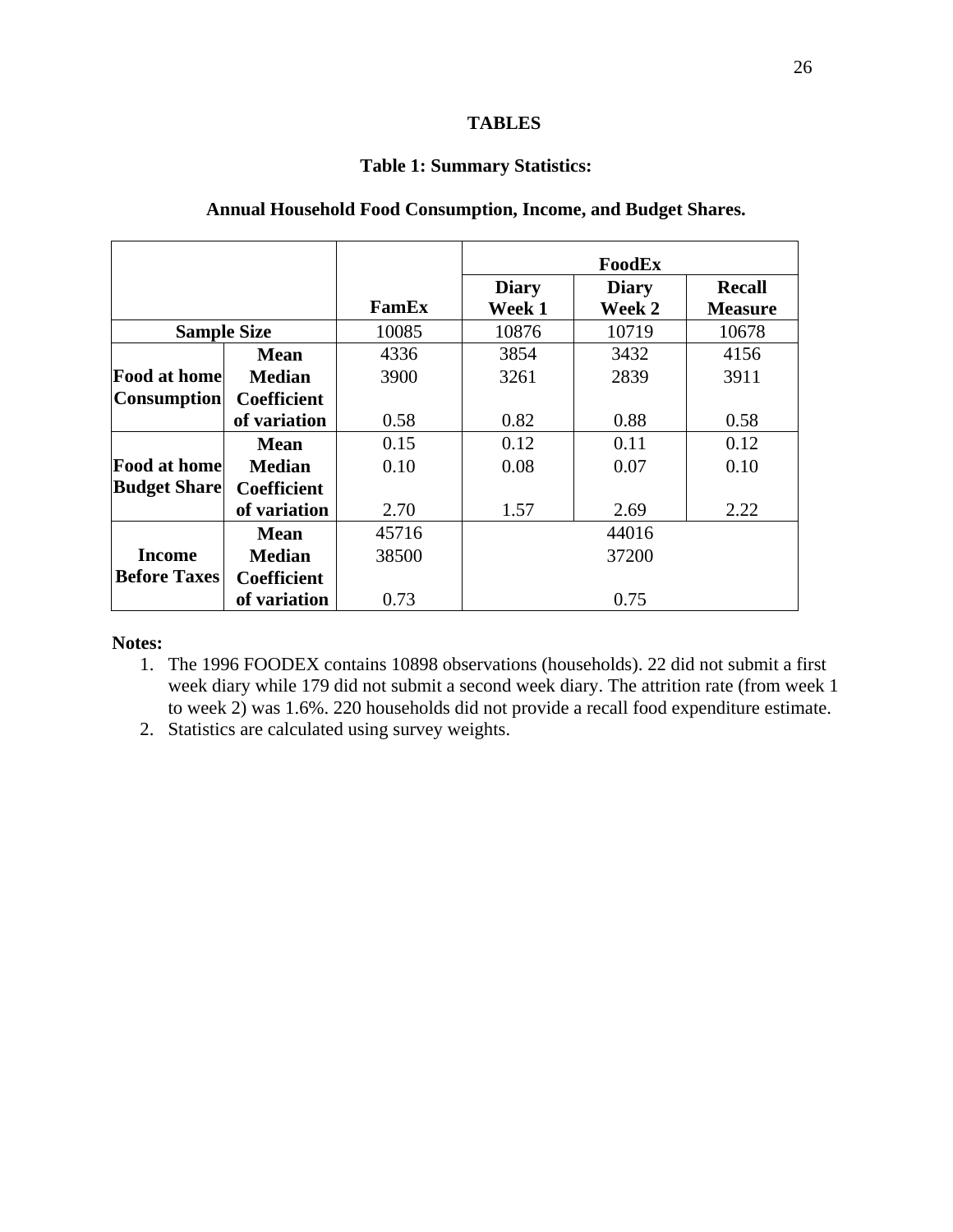## **Table 2: Regression Analysis:**

## **Week on Week Change in Food Consumption - Diary Measure**

|                                     | Coef.       | (Standard error) |
|-------------------------------------|-------------|------------------|
| ln pcy                              | 54.45       | (59.39)          |
| $(ln pcy)^2$                        | $-0.46$     | (0.58)           |
| Log household size                  | $-753.66$   | (687.31)         |
| Presence of children (0-15)         | 137.26      | (171.33)         |
| Presence of youths (16-24)          | $-3.22$     | (126.61)         |
| Presence of seniors $(65+)$         | 6.23        | (102.91)         |
| 2 <sup>nd</sup> Earner in Household | $-108.77$   | (125.83)         |
| <b>Constant</b>                     | $* -418.97$ | (43.60)          |
| <b>R-squared</b>                    | 0.001       |                  |

**Dependent Variable: (Week 1 Diary –Week 2 Diary) x 52** 

#### **Notes:**

1. Regressors are all measured as deviations from means.

## **Table 3: Ratio of Mean Week 2 Food Consumption over Mean Week 1 Food Consumption**

## **(By Broad Food Categories and Store Types)**

| All food at home                      | 0.91 |
|---------------------------------------|------|
| By category:                          |      |
| Meat                                  | 0.91 |
| <b>Fish and other marine products</b> | 0.94 |
| Dairy products and eggs               | 0.91 |
| <b>Bakery and cereal products</b>     | 0.91 |
| <b>Fruits and nuts</b>                | 0.91 |
| <b>Vegetables</b>                     | 0.92 |
| <b>Condiments spices and vinegar</b>  | 0.92 |
| Sugar and sugar preparations          | 0.86 |
| Coffee and tea                        | 0.88 |
| <b>Fats and oils</b>                  | 0.92 |
| Other food                            | 0.93 |
| Non alcoholic beverages               | 0.84 |
| <b>By Store Type:</b>                 |      |
| <b>Food from specialty stores</b>     | 0.83 |
| <b>Food from convenience stores</b>   | 0.75 |
| <b>Food from supermarkets</b>         | 0.93 |
| <b>Food from other stores</b>         | 0.83 |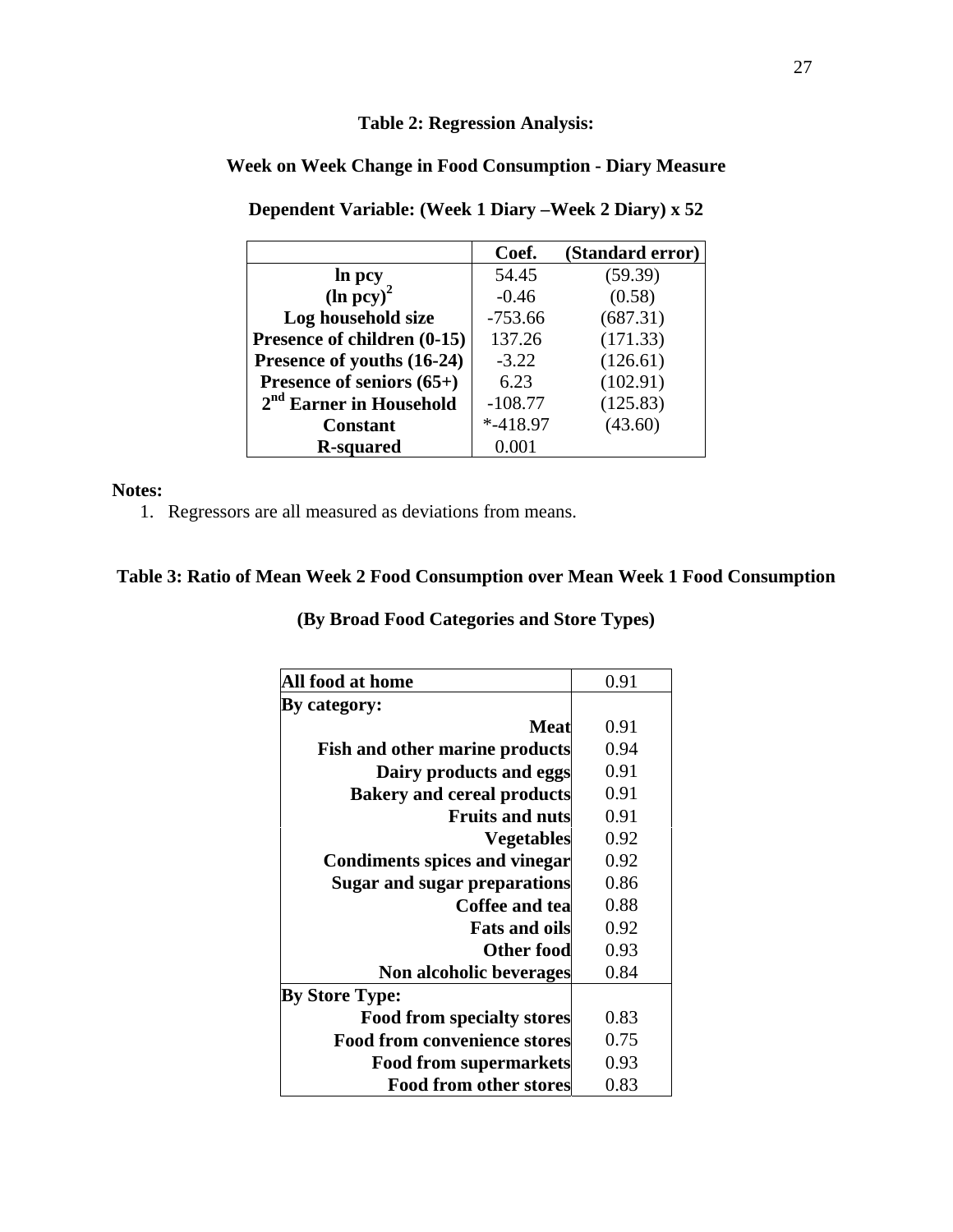|                                                    | $\mathbf A$    | B              | $\mathbf C$    |
|----------------------------------------------------|----------------|----------------|----------------|
| <b>Mean</b>                                        | 301            | 512            | $\theta$       |
| <b>Variance</b>                                    | 9198159        | 6057782        | 4297449        |
| <b>Skewness</b>                                    | $-0.71$        | $-0.14$        | 1.30           |
| <b>Kurtosis</b>                                    | 9.97           | 12.07          | 9.50           |
| 5%                                                 | $-4431$        | $-3071$        | $-2572$        |
| 10%                                                | $-2998$        | $-2007$        | $-2101$        |
| 25%                                                | $-1117$        | $-720$         | $-1360$        |
| <b>Percentiles</b><br>50%                          | 367            | 428            | $-307$         |
| 75%                                                | 1913           | 1741           | 1024           |
| 90%                                                | 3560           | 3223           | 2490           |
| 95%                                                | 4797           | 4390           | 3696           |
| <b>Test of Mean</b><br>Independence<br>$(\beta=1)$ |                |                |                |
| $\beta$ -1                                         | $-0.67$        | $-0.52$        | $\beta = 1$    |
| $[t-stat]$                                         | $[-53.9]$      | $[-32.8]$      | by             |
|                                                    |                |                | construction   |
| <b>Test of Conditional</b><br>Homoskedasticity     |                |                |                |
| <b>B-P</b> test,                                   |                |                |                |
| Chi <sub>2</sub>                                   | 194            | 558            | 566            |
| df                                                 | $\overline{2}$ | $\overline{2}$ | $\overline{2}$ |
| Prob > Chi2                                        | < 0.01         | < 0.01         | < 0.01         |
| <b>K-S</b> test for                                | < 0.01         | < 0.01         | < 0.01         |
| Normality, p-value<br>${\bf R}^2$                  | 0.19           | 0.27           | 0.27           |
|                                                    |                |                |                |
| <b>Signal to Noise Ratio</b>                       | 0.23           | 0.36           | 0.36           |

#### **Table 4: Errors in Recall Food Consumption - Descriptive Statistics (1996 Can \$ per year)**

#### **Notes:**

- 1. **(A)** Assumes first week diary measures "true" food consumption. **(B)** assumes the average of 1st and 2nd week diaries measures "true" food consumption. **(C)** Assumes the linear projection of the recall measure onto the two diaries measures "true" consumption.
- 2. Signal to Noise Ratio is calculated as  $R^2/1-R^2$  from a regression of the recall measure on the assumed "true" measure.
- 3. Linear Regression of the recall measure on the two diary week records yields:  $Recall = 2391.6 + 0.239$  Week1 + 0.245 Week2 + error  $(0.012)$   $(0.015)$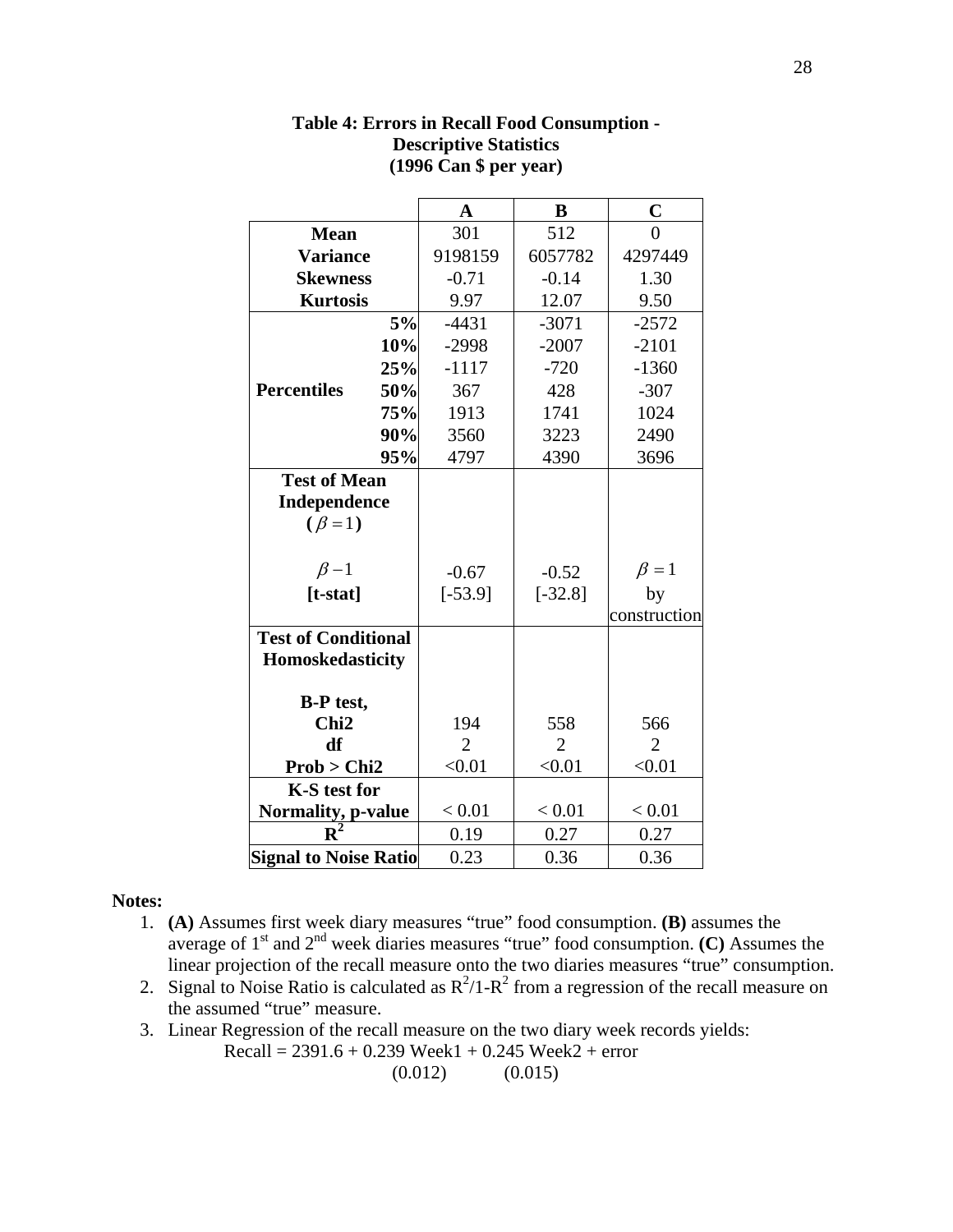|                                     |             | A         |           | B               | $\mathbf C$ |           |
|-------------------------------------|-------------|-----------|-----------|-----------------|-------------|-----------|
|                                     | <b>Coef</b> | (Std Err) | Coef      | (Std Err)       | <b>Coef</b> | (Std Err) |
| In pcy                              | 1.64        | (55.29)   | $-25.59$  | (40.63)         | $*139.41$   | (31.42)   |
| $(ln pcy)^2$                        | < 0.01      | (0.54)    | 0.24      | (0.38)          | $*$ -0.82   | (0.29)    |
| Log household size                  | $-181.58$   | (635.54)  | 195.25    | (475.72)        | $* -900.01$ | (363.99)  |
| Presence of children (0-15)         | 214.70      | (160.08)  |           | 146.06 (120.68) | $*$ -198.22 | (89.99)   |
| Presence of youths (16-24)          | *373.79     | (114.29)  | $*375.40$ | (92.38)         | $*181.72$   | (71.86)   |
| Presence of seniors $(65+)$         | $-142.65$   | (97.89)   | $-145.76$ | (76.84)         | $-48.11$    | (60.69)   |
| 2 <sup>nd</sup> Earner in Household | $-91.88$    | (119.51)  | $-37.50$  | (94.61)         | $-51.16$    | (74.54)   |
| <b>Constant</b>                     | $*291.03$   | (40.01)   | $*500.51$ | (31.85)         | $-7.12$     | (24.79)   |

## **Table 5: Errors in Recall Food Consumption – Regression on Covariates (1996 Can \$ per year)**

## **Table 6: Squared Errors in Recall Food Consumption – Regression on Covariates (1996 Can \$ per year)**

|                             | A           |                     | B                                                              |                    | $\mathbf C$                           |           |
|-----------------------------|-------------|---------------------|----------------------------------------------------------------|--------------------|---------------------------------------|-----------|
|                             | <b>Coef</b> | (Std Err)           | Coef                                                           | (StdErr)           | Coef                                  | (Std Err) |
| In pcy                      | 358423      | (671381)            | *794247                                                        | (283436)           | *406701                               | (232427)  |
| $(ln pcy)^2$                | 1707        | (7184)              | $-4293$                                                        | (2608)             | $-431$                                | (2257)    |
| Log household size          |             |                     | $-1920796$ (7401677) * -7366240 (3419272) * -6403234 (2654562) |                    |                                       |           |
| Presence of children (0-15) |             |                     | $-2854017$ (1851392) * -2022081 (762104) * -1206404 (462913)   |                    |                                       |           |
| Presence of youths (16-24)  | $-395027$   | (941823)            | 663679                                                         | $(547176)$ *942777 |                                       | (368182)  |
| Presence of seniors $(65+)$ |             | $-1141612$ (858817) |                                                                |                    | $-376535$ (479492) $-150472$ (351927) |           |
| $2nd$ Earner in Household   |             |                     | $-1154663$ (1009227) <sup>*</sup> $-1573653$ (637308)          |                    | $*$ -941136 (507728)                  |           |
| <b>Constant</b>             | *9245786    |                     | $(348872)$ $ *6121834$ $(208103)$ $ *4160967$ $(151546)$       |                    |                                       |           |

## **Notes to Tables 5 and 6:**

- **1. A)** Assumes first week diary measures "true" food consumption. **(B)** assumes the average of 1st and 2nd week diaries measures "true" food consumption. **(C)** Assumes the linear projection of the recall measure onto the two diaries measures "true" consumption.
- **2.** All explanatory variables have been mean differenced.
- **3.** Errors based on annualised household consumption (1996 Canadian \$).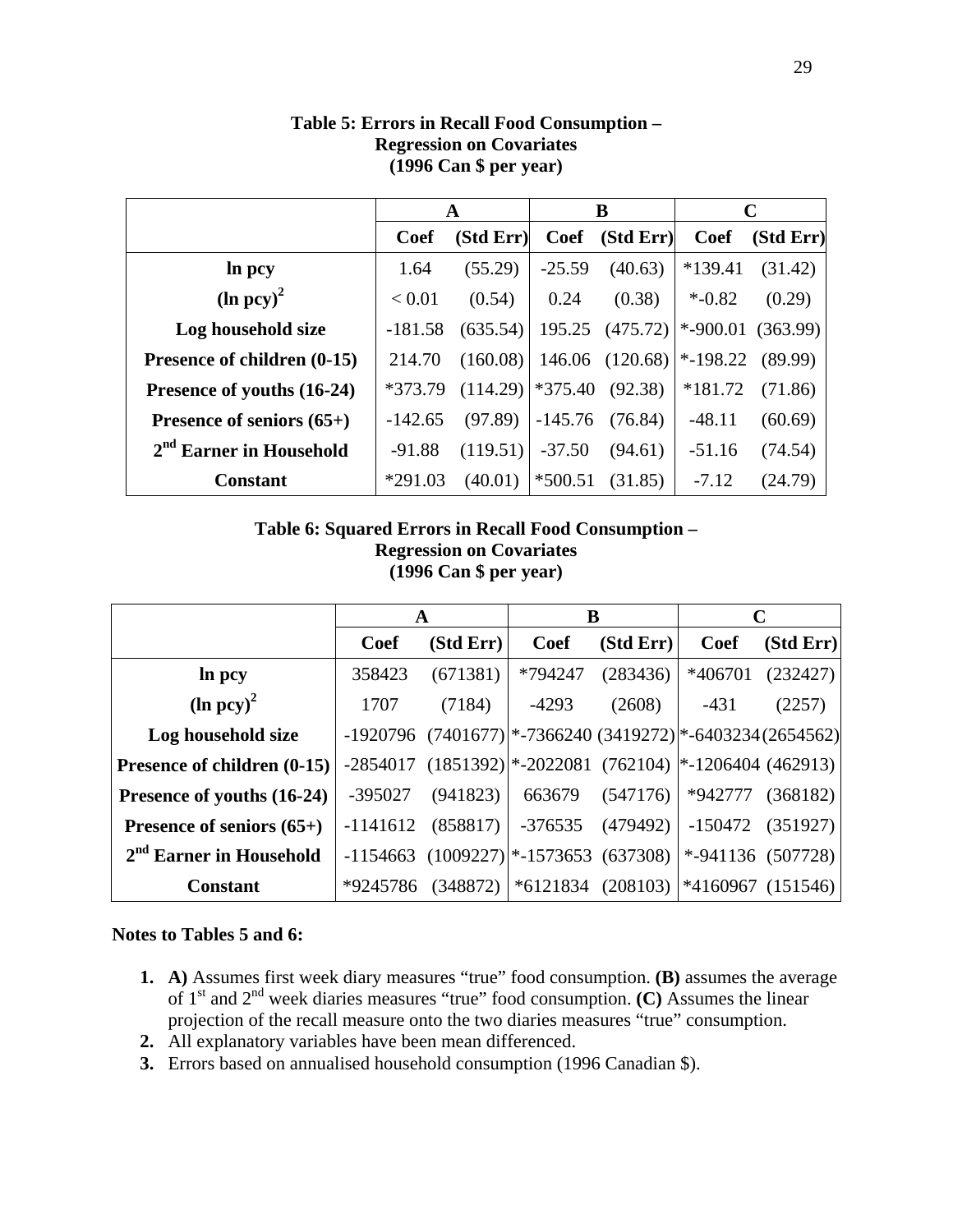|                                                           |     | $\mathbf A$    | B              | $\overline{C}$ |
|-----------------------------------------------------------|-----|----------------|----------------|----------------|
| <b>Mean</b>                                               |     | 0.18           | 0.20           | $\overline{0}$ |
| <b>Variance</b>                                           |     | 0.76           | 0.57           | 0.30           |
| <b>Skewness</b>                                           |     | 0.88           | 1.09           | $-0.64$        |
| <b>Kurtosis</b>                                           |     | 5.75           | 7.82           | 4.91           |
|                                                           | 5%  | $-1.02$        | $-0.83$        | $-0.96$        |
|                                                           | 10% | $-0.73$        | $-0.57$        | $-0.67$        |
|                                                           | 25% | $-0.33$        | $-0.23$        | $-0.29$        |
| <b>Percentiles</b>                                        | 50% | 0.07           | 0.12           | 0.05           |
|                                                           | 75% | 0.58           | 0.52           | 0.34           |
|                                                           | 90% | 1.23           | 1.04           | 0.60           |
|                                                           | 95% | 1.80           | 1.46           | 0.80           |
| <b>Test of Mean</b><br><b>Independence</b><br>$(\beta=1)$ |     |                |                |                |
| $\beta$ -1                                                |     | $-0.70$        | $-0.60$        | $\beta = 1$    |
| $[t-stat]$                                                |     | $[-64.0]$      | $[-45.4]$      | by             |
|                                                           |     |                |                | construction   |
| <b>Test of Conditional</b><br>Homoskedasticity            |     |                |                |                |
| <b>B-P</b> test,<br>Chi <sub>2</sub>                      |     | 355            | 714            | 401            |
| df                                                        |     | $\overline{2}$ | $\overline{2}$ | $\overline{2}$ |
| Prob > Chi2                                               |     | < 0.001        | < 0.001        | < 0.001        |
| K-S test for                                              |     |                |                |                |
| normality, p-value                                        |     | < 0.001        | < 0.001        | < 0.001        |
| ${\bf R}^2$                                               |     | 0.19           | 0.26           | 0.27           |
| <b>Signal to Noise Ratio</b>                              |     | 0.23           | 0.35           | 0.38           |

**Table 7: Errors in Recall Log Food Consumption – Descriptive Statistics (1996 Can \$ per year)** 

#### **Notes:**

- 1. **(A)** Assumes first week diary measures "true" food consumption. **(B)** assumes the average of  $1<sup>st</sup>$  and  $2<sup>nd</sup>$  week diaries measures "true" food consumption. **(C)** Assumes the linear projection of the recall measure onto the two diaries measures "true" consumption.
- 2. Signal to Noise Ratio is calculated as  $R^2/1-R^2$  from a regression of the recall measure on the assumed "true" measure.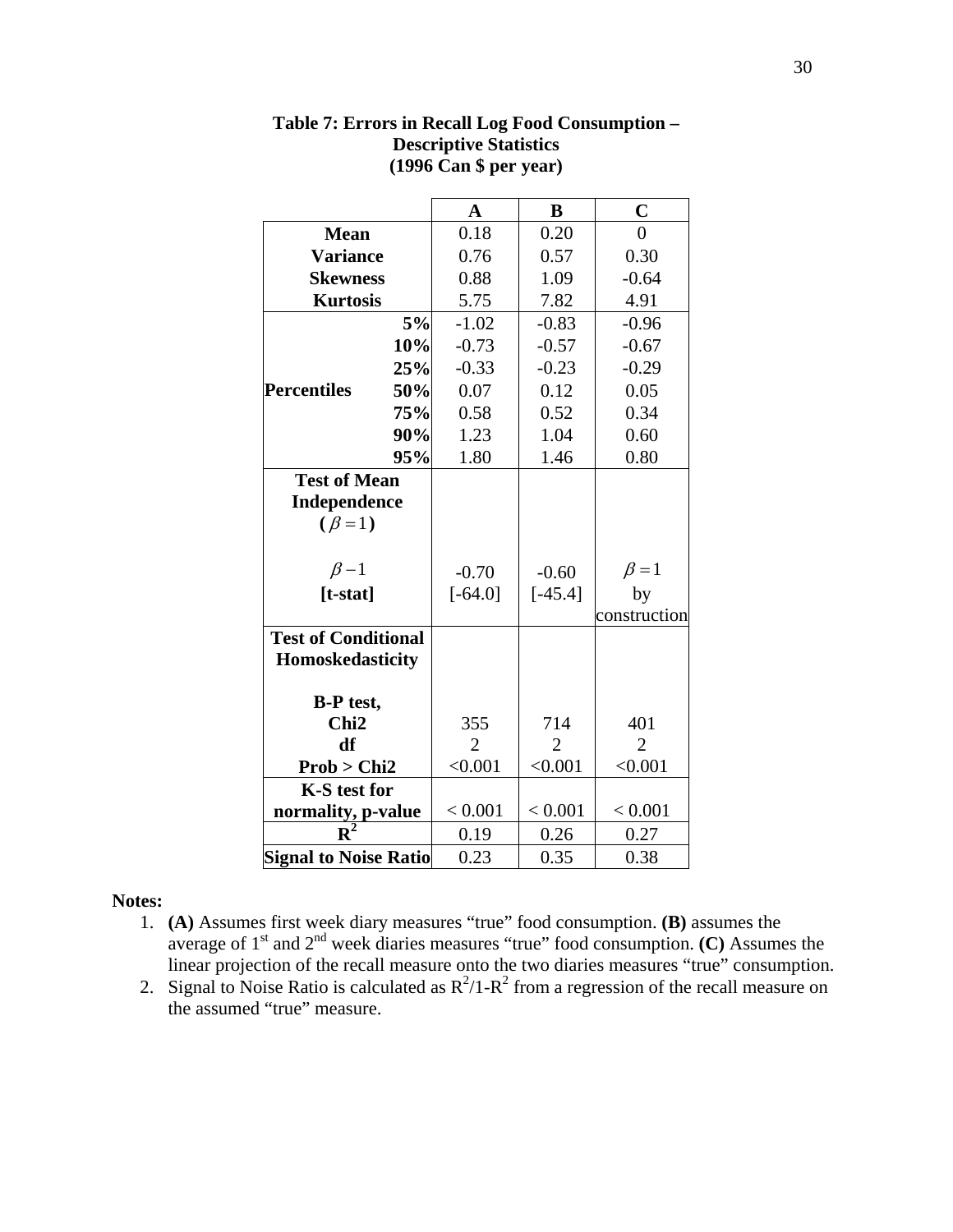|                             |             | A            | B           |                                         |             | $\mathbf C$  |
|-----------------------------|-------------|--------------|-------------|-----------------------------------------|-------------|--------------|
|                             | <b>Coef</b> | (Std<br>Err) | <b>Coef</b> | (Std<br>Err)                            | <b>Coef</b> | (Std<br>Err) |
| In pcy                      | $*$ -0.03   | (0.01)       | $* -0.03$   | (0.01)                                  | $*0.02$     | (0.01)       |
| $(\ln pcy)^2$               | $*<0.01$    | (<0.01)      |             | $\leq 0.01$ (<0.01) $\leq 0.01$ (<0.01) |             |              |
| Log household size          | 0.24        | (0.16)       | 0.20        | (0.14)                                  | 0.14        | (0.10)       |
| Presence of children (0-15) | $*0.10$     | (0.04)       | $*0.08$     | (0.03)                                  | $-0.02$     | (0.02)       |
| Presence of youths (16-24)  | $*0.13$     | (0.03)       | $*0.12$     | (0.03)                                  | $*0.03$     | (0.02)       |
| Presence of seniors $(65+)$ | $* -0.10$   | (0.03)       | $* -0.09$   | (0.03)                                  | $*$ -0.04   | (0.02)       |
| $2nd$ Earner in Household   | $-0.02$     | (0.03)       | $-0.03$     | (0.03)                                  | 0.01        | (0.02)       |
| <b>Constant</b>             | $*0.18$     | (0.01)       | $*0.20$     | (0.01)                                  | $-0.01$     | (0.01)       |

**Table 8: Errors in Recall Log Food Consumption** – **Regression on Covariates (1996 Can \$ per year)** 

## **Table 9: Squared Errors in Recall Log Food Consumption** – **Regression on Covariates (1996 Can \$ per year)**

|                                               |             | $\mathbf A$ | B         |         | $\mathbf C$ |        |
|-----------------------------------------------|-------------|-------------|-----------|---------|-------------|--------|
|                                               |             | (Std        |           | (Std    |             | (Std   |
|                                               | <b>Coef</b> | Err)        | Coef      | Err)    | <b>Coef</b> | Err)   |
| In pcy                                        | $*$ -0.05   | (0.03)      | $-0.02$   | (0.02)  | < 0.00      | 0.01   |
| $(\ln pcy)^2$                                 | $*<0.01$    | (<0.01)     | < 0.01    | (<0.01) | < 0.00      | < 0.00 |
| Log household size                            | 0.53        | (0.33)      | 0.07      | (0.28)  | $*$ -0.30   | 0.12   |
| Presence of children (0-15)                   | $*0.14$     | (0.07)      | 0.03      | (0.07)  | 0.02        | 0.03   |
| Presence of youths (16-24)                    | $*0.24$     | (0.07)      | $*0.18$   | (0.06)  | $*0.08$     | 0.02   |
| <b>Presence of seniors <math>(65+)</math></b> | $* -0.14$   | (0.07)      | $*$ -0.13 | (0.06)  | $*0.06$     | 0.03   |
| $2nd$ Earner in Household                     | $-0.09$     | (0.06)      | $* -0.16$ | (0.07)  | $-0.02$     | 0.02   |
| <b>Constant</b>                               | $*0.80$     | (0.02)      | $*0.60$   | (0.02)  | $*0.29$     | 0.01   |

#### **Notes to Tables 8 and 9:**

- **1. (A)** Assumes first week diary measures "true" food consumption. **(B)** assumes the average of 1st and 2nd week diaries measures "true" food consumption. **(C)** Assumes the linear projection of the recall measure onto the two diaries measures "true" consumption.
- **2.** All explanatory variables have been mean differenced.
- **3.** Errors based on (log) annualised household consumption (1996 Canadian \$).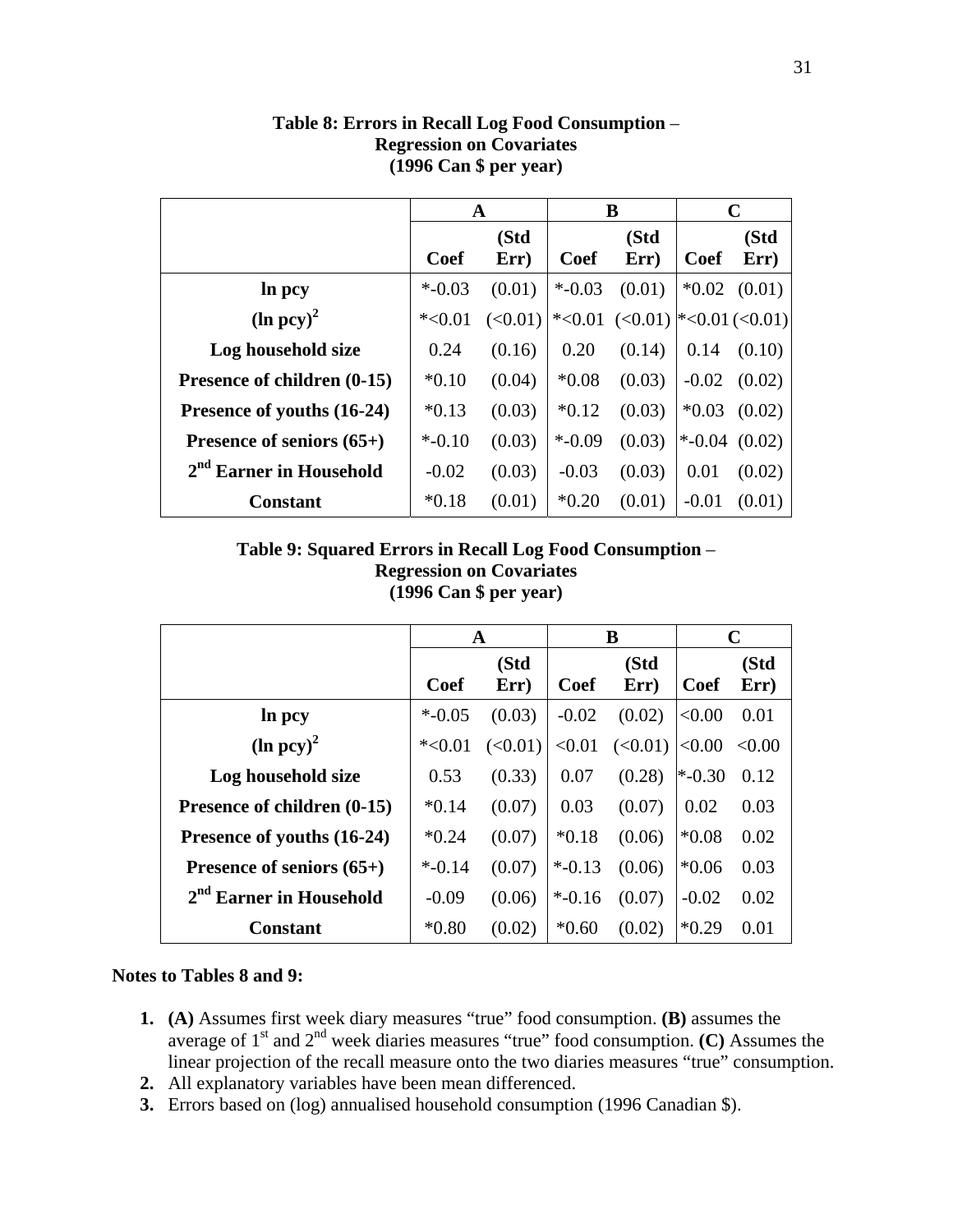|                                                                                                                                                                               | FoodEx<br><b>Diary</b> |          | FoodEx<br><b>Recall</b> |          | FamEx<br><b>Recall</b> |                                   |
|-------------------------------------------------------------------------------------------------------------------------------------------------------------------------------|------------------------|----------|-------------------------|----------|------------------------|-----------------------------------|
| Food Budget Share $\left(\boldsymbol{W}_{f}\right)$                                                                                                                           | .106                   |          | .124                    |          |                        | .125                              |
| <b>Coefficients (Standard Errors)</b>                                                                                                                                         |                        |          |                         |          |                        |                                   |
| In pcy                                                                                                                                                                        | $-0.44$                | (0.037)  | $-0.71$                 | (0.037)  | $-0.616$               | (0.031)                           |
| $(ln pcy)^2$                                                                                                                                                                  | 0.019                  | (0.002)  | 0.032                   | (0.002)  | 0.027                  | (0.002)                           |
| In household size                                                                                                                                                             | $-0.007$               | (0.003)  | $-0.023$                | (0.003)  | $-0.003$               | (0.002)                           |
| <b>F-Test for common coefficients (p-value)</b>                                                                                                                               |                        |          |                         |          |                        |                                   |
| In pcy, $(\ln pcy)^2$<br>- vs FoodEx Diary                                                                                                                                    |                        |          |                         |          |                        | $31.79$ (<0.001) $25.78$ (<0.001) |
| In household size<br>- vs FoodEx Diary                                                                                                                                        |                        |          | 1.80                    | (0.180)  | 12.83                  | (<0.001)                          |
| In pcy, $(ln pcy)^2$<br>- vs FoodEx Recall                                                                                                                                    |                        |          |                         |          | 2.27                   | (0.103)                           |
| In household size<br>- vs FoodEx Recall                                                                                                                                       |                        |          |                         |          |                        | 27.85 $(<0.001)$                  |
|                                                                                                                                                                               | <b>Elasticities</b>    |          |                         |          |                        |                                   |
| $\frac{\ln pcy}{\partial \ln pce_f \left(\frac{\partial w_f}{\partial \ln pcy}\right)} = \left(\frac{\partial w_f}{\partial \ln pcy}\right) \left(\frac{1}{\mu_f}\right) + 1$ |                        | 0.239    | 0.175                   |          | 0.225                  |                                   |
| In household size<br>$\partial \ln pce_f$<br>$\partial \ln n = \frac{\partial v_f}{\partial \ln n}$ $V_{w_f}$                                                                 |                        | $-0.073$ |                         | $-0.183$ |                        | $-0.020$                          |

#### **Table 10: Food at Home Budget Share Regressions**

**Notes:** 

- **1.** Regressions of the form  $w_f = \alpha_0 + \alpha_1 \ln pcy + \alpha_2 (\ln pcy)^2 + \beta \ln hhsize + X\gamma + \varepsilon$
- **2.** FoodEx Diary is average of 2 weeks
- **3.** Additional control variables ( *X* ) include regional dummies, dummies for presence of children, youth and seniors, and presence of a  $2<sup>nd</sup>$  earner in the household. Full estimation results available from the authors.
- **4.** Survey weights are used in all estimation. White (Robust) standard errors are reported in parentheses in rows one through three. (In rows four through seven the number in parentheses is the p-value of the corresponding F-test.)
- **5.** Elasticities calculated at the means of the data.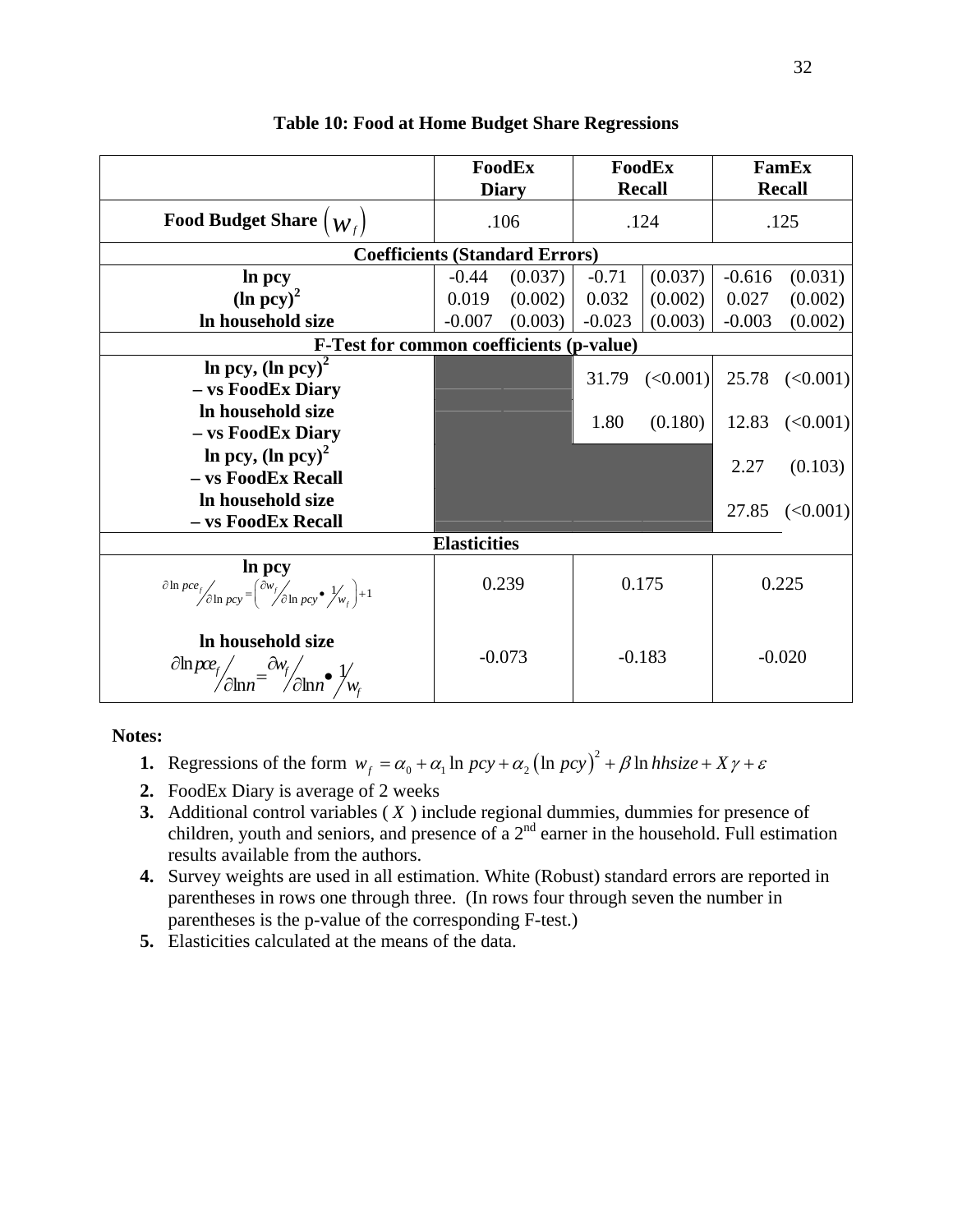



Figure 2: Changes in Reported Food Consumption Diary Week 1 to Week 2

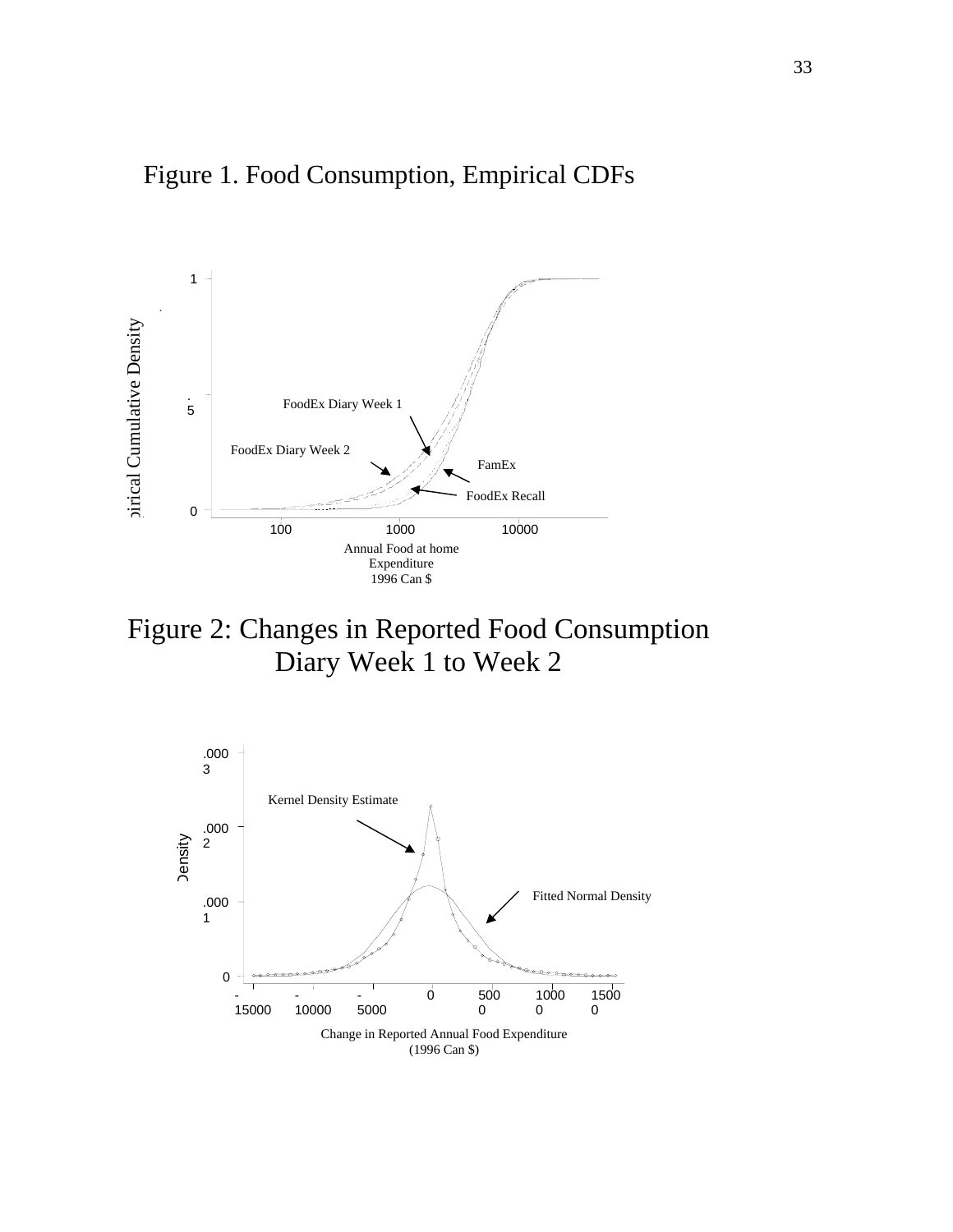





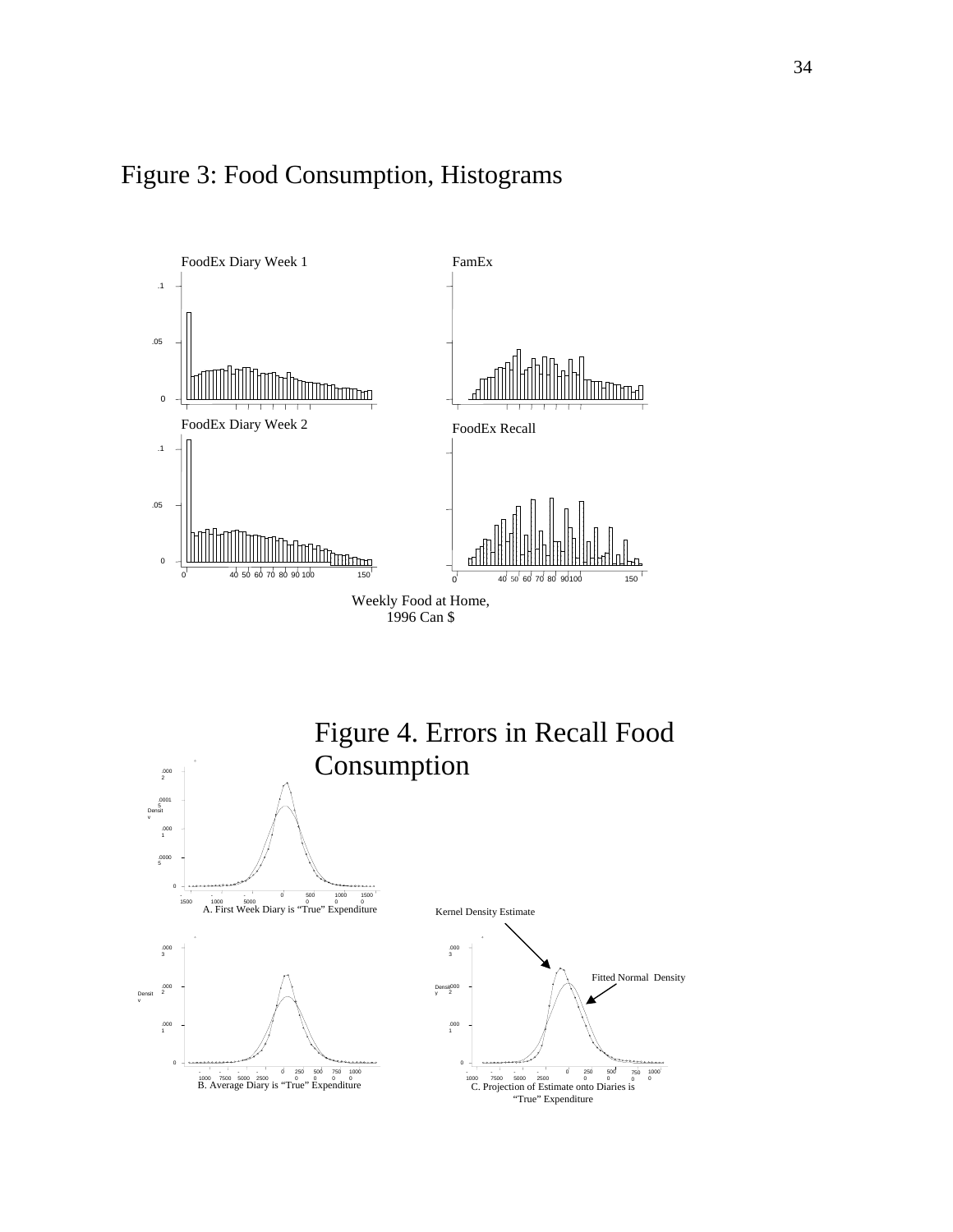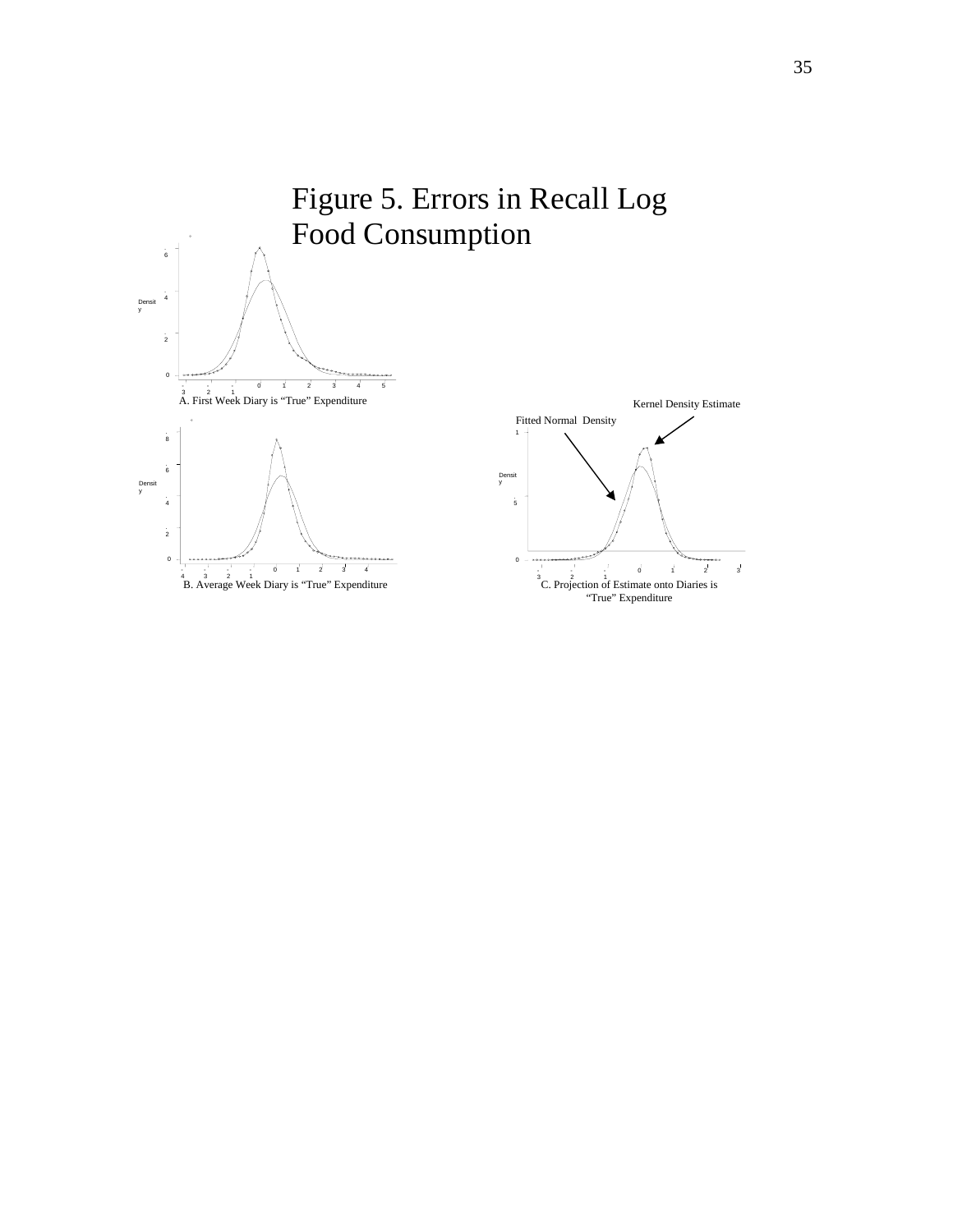## **APPENDIX: ADDITIONAL TABLES AND FIGURES**

|                                 |      | FamEx | FoodEx |
|---------------------------------|------|-------|--------|
| <b>Atlantic Provinces</b>       | $\%$ | 7.7   | 7.7    |
| Quebec                          | %    | 26.3  | 26.2   |
| Ontario                         | %    | 36.9  | 36.8   |
| Prairies                        | $\%$ | 16.0  | 16.0   |
| B.C.                            | $\%$ | 13.0  | 13.3   |
| Age                             | Mean | 48.0  | 47.8   |
|                                 | Min  | 24.0  | 24.0   |
|                                 | Max  | 80.0  | 80.0   |
| H-hold Size                     | Mean | 2.62  | 2.6    |
|                                 | Min  | 1.0   | 1.0    |
|                                 | Max  | 6.0   | 6.0    |
| Children $(\leq 15)$<br>Present | $\%$ | 32.4  | 29.8   |
| Youths $(15-24)$<br>Present     | $\%$ | 23.4  | 24.9   |
| Adults (25-64)<br>Present       | $\%$ | 81.6  | 81.0   |
| Seniors $(65+)$<br>Present      | $\%$ | 23.0  | 22.5   |
| $2nd$ Earner in<br>Household    | $\%$ | 44.0  | 45.8   |

# **Table A1: Demographic Characteristics**